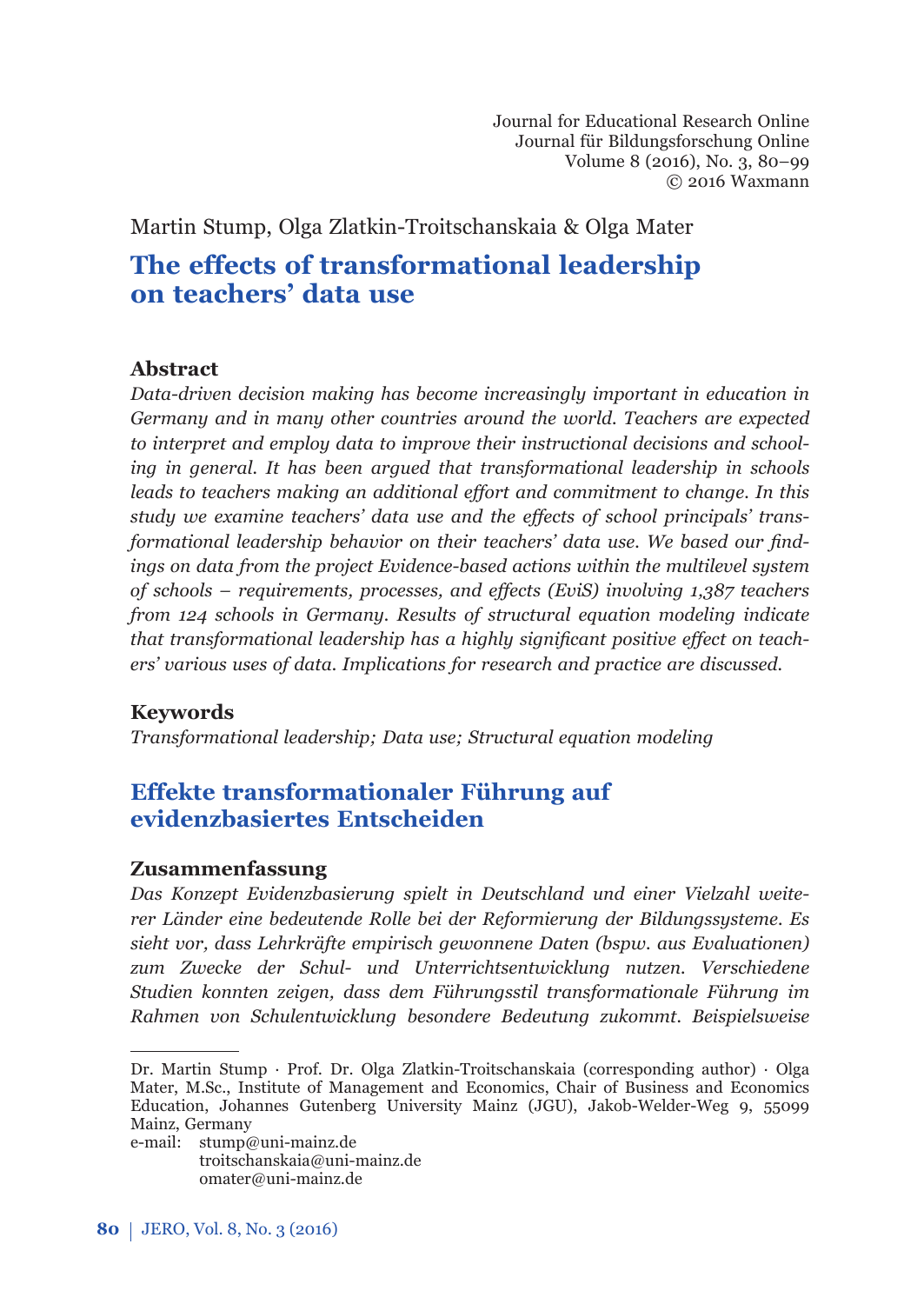*wirken sich transformationale Führungsverhaltensweisen positiv auf zusätzliches Engagement von Lehrkräften im Rahmen von Veränderungsprozessen aus. Mittels Strukturgleichungsmodellierung untersucht der Artikel den Einfl uss transformationaler Führung auf evidenzbasiertes Entscheiden. Es werden die Daten des Projekts Evidenzbasiertes Handeln im schulischen Mehrebenensystem – Bedingungen, Prozesse und Wirkungen (EviS) von 1387 Lehrkräften von 124 Schulen analysiert. Es kann gezeigt werden, dass transformationale Führung einen hoch signifi kanten positiven Einfl uss auf evidenzbasiertes Entscheiden hat.*

## **Schlagworte**

*Transformationale Führung; Evidenzbasiertes Entscheiden; Strukturgleichungsmodellierung*

# **1. Introduction**

Teachers are expected to base their classroom practices and instructional decisions on empirically proven knowledge such as evaluation data (see Schildkamp & Lai, 2013). In recent years, international empirical research has addressed the questions of whether and to what extent teachers make decisions and take action based on empirical data rather than on everyday knowledge and experience and what specific influences and factors determine this behavior (see Levin & Datnow, 2012; Schildkamp & Kuiper, 2010). However, school teachers often cannot or do not want to draw conclusions from such data and are not prepared to adjust their professional behavior accordingly. Hence, empirical evaluation measures often fail to impact teaching and school improvement processes (see e.g., Bach, Wurster, Thillmann, Pant, & Thiel, 2014). In this context, the question arises as to how data use among teachers can be promoted systematically by different actors in the school system. Recent international research examining the principals' role in data-driven decision making highlights that school leadership is the key to successful implementation of data-based actions (Leithwood & Sun, 2012; Wayman, Brewer,  $&$  Stringfield, 2009).

According to Levin and Datnow (2012), there are various single strategies on how principals can promote data use among teachers, for example, by encouraging cooperation and formulating goals. However, there are few studies that connect leadership style to data use. Therefore, the aim of this article is to link the concept of transformational leadership to data use. It is currently the most prominent approach to leadership in general (Felfe, Tartler, & Liepmann, 2004; Geijsel, Sleegers, Leithwood, & Jantzi, 2003) and to school leadership in particular (Davies, 2005). Transformational leadership facilitates organizational change, which makes it essential to school autonomy as one of the central strategies of the New Governance Model in Germany (Harazd & van Ophuysen, 2011).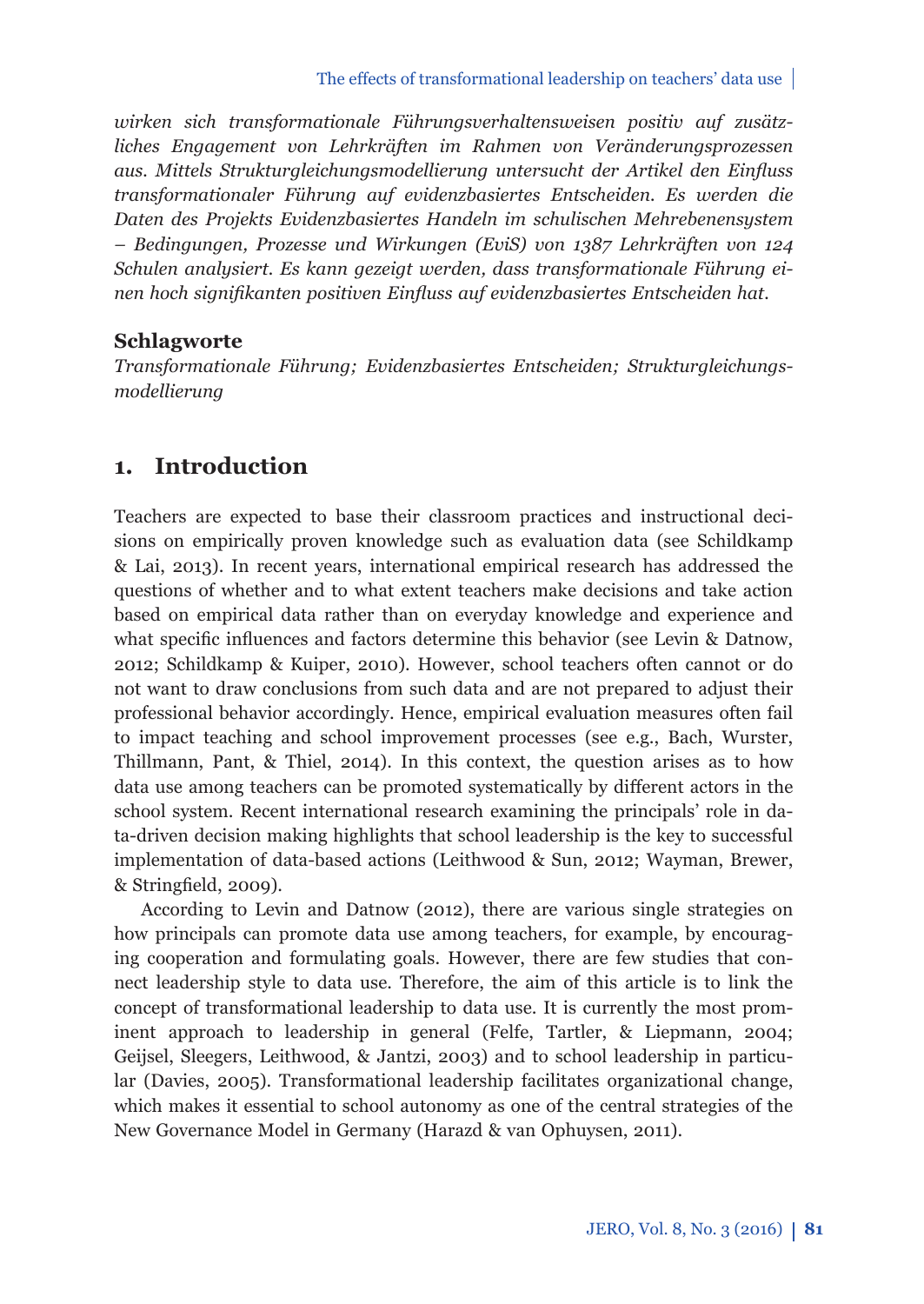Numerous studies have confirmed a positive correlation between transformational leadership<sup>1</sup> and various indicators on the individual and organizational levels in schools. For example, Harazd and van Ophuysen (2011) found that transformational leadership at schools correlated with a high degree of commitment, job satisfaction, and satisfaction with the principal.

The study by Schäfer (2004) showed a significant positive correlation between transformational leadership and faculty-related variables such as commitment to the school and, in particular, innovativeness of the faculty. Furthermore, Barnett, McCormick, and Conners (2001) found a positive correlation between transformational leadership and teachers' extra efforts.

According to current international research, transformational leadership is of particular importance in the context of data-based decision making since certain transformational leadership behaviors such as developing a vision for the school overlap with factors that promote data use (see e.g., Schildkamp & Kuiper, 2010). However, there are no comprehensive, systematic analyses conducted for the very heterogeneous German school systems in which the effects of transformational leadership on data use are examined. We address this research deficit in the present paper. Based on results from the interdisciplinary research project *Evidencebased actions within the multilevel system of schools* – *requirements, processes, and effects* (EviS) in Germany, the general question explored in this study is: Does transformational leadership affect teachers' use of data?

In Section 2, transformational leadership and data use, the main theoretical constructs of this study, are explained. In Section 3, the connection between transformational leadership and data use based on empirical findings is presented and forms the basis of the hypotheses for this paper. In Sections 4 and 5, the hypotheses are tested through analysis of empirical results. In Section 6, results are discussed and an outlook for potential implications for research and practice is provided.

<sup>1</sup> There are many different models of transformational leadership (Gebert, 2002; Yu, Leithwood, & Jantzi, 2002; Yukl, 1999; for an overview of various conceptualizations of transformational leadership in the school context and their measurement instruments, see Leithwood & Sun, 2012). Therefore, it is necessary to be as precise as possible when distinguishing the various approaches to defining and measuring transformational leadership. Because this article refers to Bass's model (e.g., Bass & Riggio, 2006; see Section 2.1), in this article only studies that refer to this model are cited. In addition, the selection is limited to studies in which transformational leadership is measured using the Multifactor Leadership Questionnaire (MLQ). This is in line with the instrument used in the present article (cf. Section 4.2.1). This approach allows general comparability of studies and compatibility of the present study with previous research findings.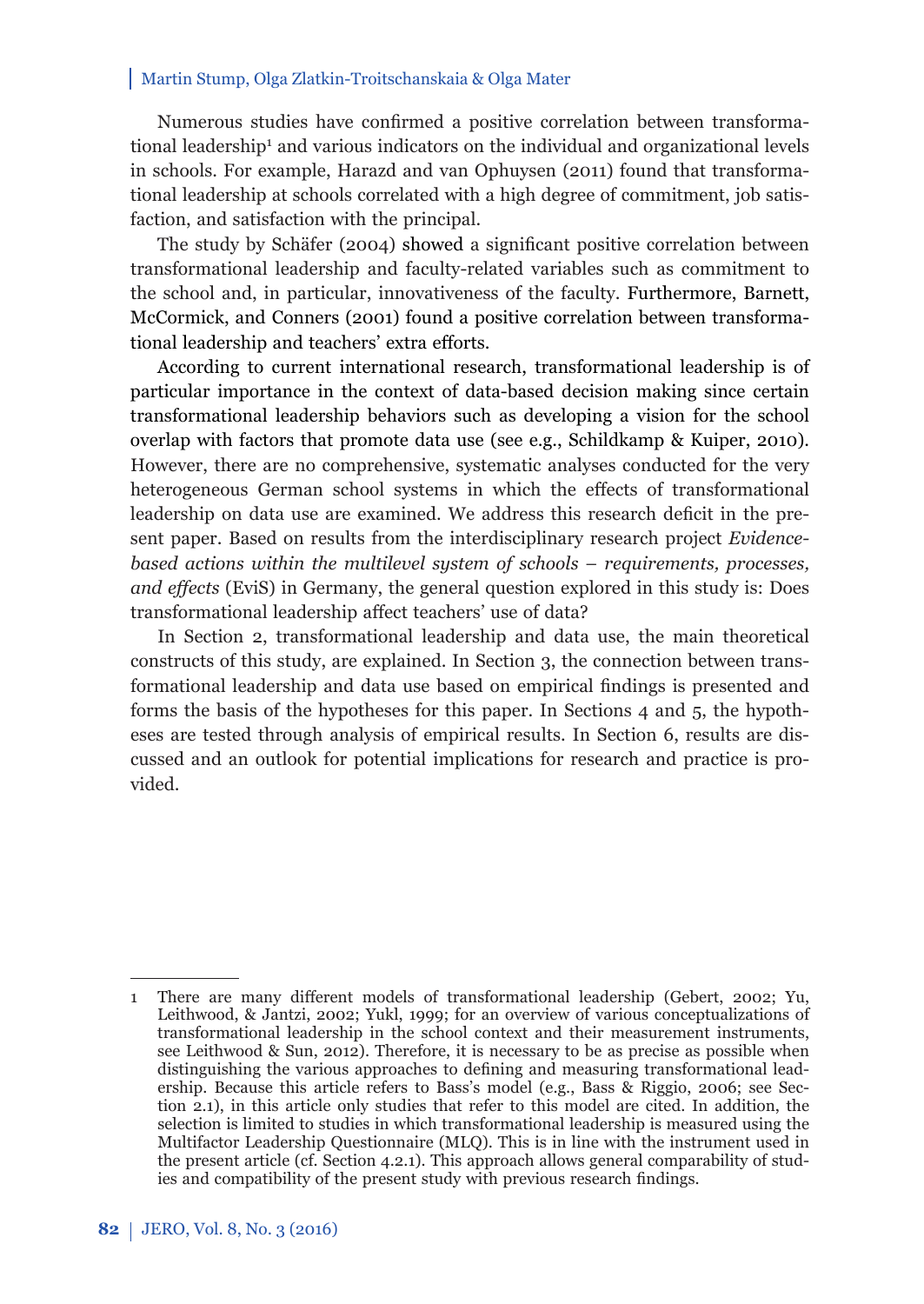# **2. Theoretical framework**

#### **2.1 Bass's transformational leadership**

Transformational leadership is part of the full range of leadership model, which includes also transactional leadership and laissez-faire (Bass, 1990; Judge, Woolf, Hurst, & Livingston, 2006). In general, the main function of transformational leadership is the active promotion of societal and organizational change (Bass, 1985; Steinle, Eichenberg, & Stolberg, 2008). In addition to promoting change, transformational leadership can improve the performance of members of organizations, which accounts for its increasing popularity (Bass & Avolio, 1994; Bass & Riggio, 2006; Felfe, 2006a). Transformational leaders are able to influence their followers in a way that results in better performance than originally intended or considered possible by the followers (Bass & Avolio, 1994). Transformational leaders exhibit specific behaviors and traits that can be assigned to five dimensions based on theoretical concepts and empirical findings (Bass & Avolio, 1994; Bass & Riggio, 2006). To lead transformationally does not necessarily mean to show all the behaviors or to have all the traits described below. Instead, transformational leaders set priorities in their leadership behavior (Bass, 1990).

Through analysis of the aforementioned large quantitative study in Germany, Harazd and van Ophuysen (2011) concluded that the concept of transformational leadership by Bass is suitable for the school context in Germany. Therefore, Bass's transformational leadership model forms the basis of this study.

According to Felfe et al. (2004), transformational leadership includes the following broad dimensions: (a) Idealized Influence attributed, (b) Idealized Influence behavior, (c) Inspirational Motivation, (d) Intellectual Stimulation, and (e) Individualized Consideration. These dimensions are explained in detail below.

### **2.1.1 Idealized Influence**

The dimension of Idealized Influence involves specific behavior and traits of the leader and is divided into two sub-dimensions: Idealized Influence attributed and Idealized Influence behavior (Felfe et al., 2004).

Transformational leaders act as role models for their followers. The leader is respected and trusted by his or her followers, who accredit him or her with exceptional abilities, endurance and determination. Additionally, followers attribute decision-making risks to transformational leaders and act more predictably. This type of leader is entrusted with doing the right thing (Bass & Riggio, 2006).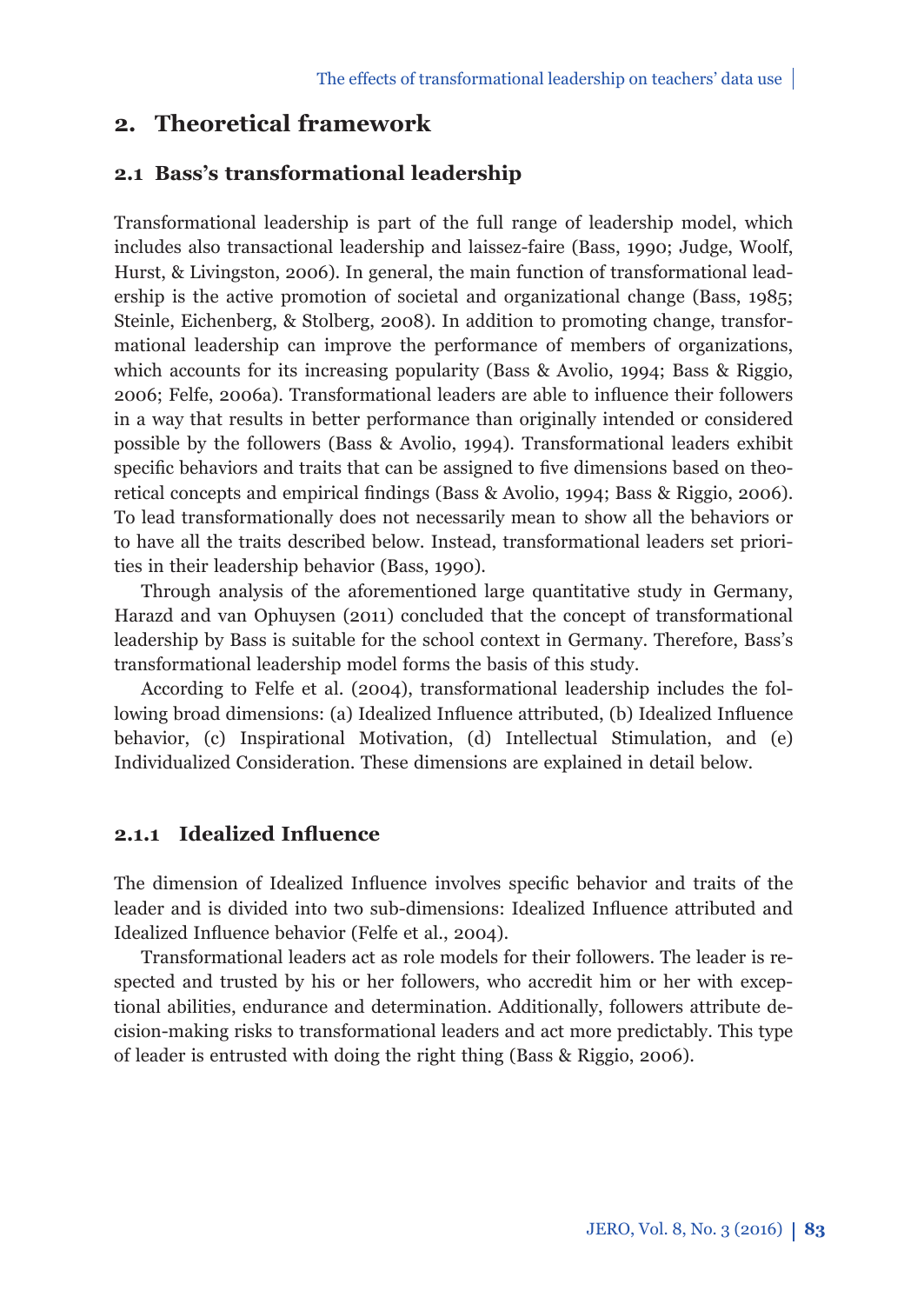### **2.1.2 Inspirational Motivation**

Together with his or her followers, the transformational leader develops an appealing vision for the future which satisfies the followers' material and non-material needs. The leader communicates this vision consistently and convincingly to his or her followers. In doing so, the leader is capable of motivating and inspiring the followers by providing them with the stimulation needed to attain their goals and by communicating the importance of the tasks necessary to achieve the vision (Bass & Riggio, 2006; Felfe et al., 2004).

The transformational leader aims to formulate the vision for the organization in a way that motivates his or her followers and to enable pursuit of entirely new possibilities within the organization (Avolio, 1994; Bass & Avolio, 1994). The vision urges followers to pursue higher intrinsic goals of self-realization and facilitates clear formulation of goals. In the meantime, the leader inspires his or her followers with optimism and enthusiasm (Bass & Avolio, 1994; Steinle et al., 2008) and in this way conveys the belief that the goals are indeed achievable (Felfe et al., 2004). When participating in tasks that are needed to achieve these goals, the leader also shows heightened effort (Bass & Avolio, 1994).

#### **2.1.3 Intellectual Stimulation**

Transformational leaders advance the innovative and creative behavior of their followers by encouraging them to question constantly and consistently assumptions and problem-solving approaches. Followers are integrated in decision-making processes and are encouraged to develop, try out, or apply new problem-solving techniques. Mistakes made by followers and disagreements between leader and followers are neither seen as problematic nor publicly criticized (Bass & Riggio, 2006).

Intellectual stimulation means motivating followers to reflect and think critically. In this way, problems can be seen from new perspectives, ongoing ways of thinking can be questioned and new approaches can be developed (Knipfer, 2011; Steinle et al., 2008).

## **2.1.4 Individualized Consideration**

The transformational leader sees all followers as individuals with different needs and abilities (Steinle et al., 2008), and thus treats them accordingly (Bass & Riggio, 2006). The leader pays great attention to the followers' needs while reaching goals by taking the role of mentor and coach. Followers are urged to exploit their full potential. To achieve this, new learning possibilities are actively created and tasks are constantly used as a means of providing followers with the opportunity to develop. Furthermore, the leader seeks direct communication with his or her followers for example by visiting their workstations to converse face-to-face. Active listen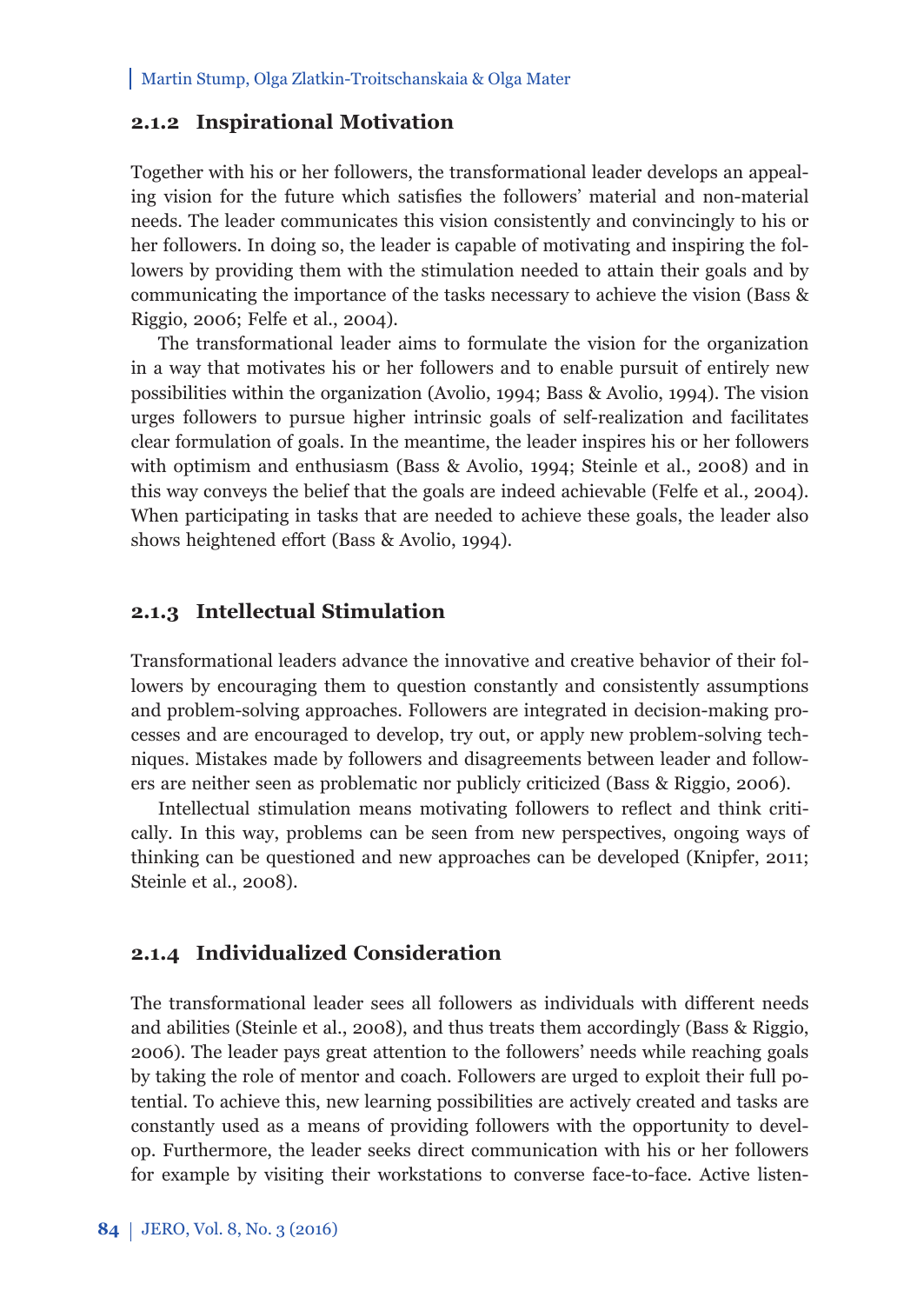ing is central to communication for transformational leaders. The leader sees his or her followers not only as co-workers, but as humans with entirely individual beliefs and needs (Bass & Riggio, 2006).

Overall, according to Bass's model, transformational leadership is a multi-dimensional construct. In this article, this point of view is examined by connecting Bass's model of transformational leadership with data use (Section 3) and subsequently testing it empirically (Sections 4 and 5).

# **2.2 Definition of data use in schools**

As the New Governance Model is being implemented in school systems across Germany, data use in schools is becoming increasingly important for school improvement and teaching<sup>2</sup> (see Section 1). In the literature, there is still no internationally uniform definition of the construct of data use in schools. In the literature published in English, the term *data* is employed in key expressions such as *data use* and *data-driven decision-making* (Levin & Datnow, 2012; Schildkamp & Lai, 2013), whereas in the same context in the literature published in German, the term *evidence* is used in key expressions such as *evidence-based actions* and *evidence-based governance* (see Sandkühler, 2011). According to Schildkamp and Lai (2013), data use can be defined as "systematically collected information on students, schools, school leaders, and teachers, which can be obtained from qualitative  $\dots$  and quantitative  $\dots$  methods. Data-based decision making  $\dots$  can be defined as the use of data by teachers … to make decisions" (p. 177; for steps of the data use process, see Boudett & City, 2013).

Dormann et al. (2016) demonstrated that data use is a multi-dimensional construct including the following two dimensions3: *External data use*, which means basing decisions on external data such as scientific findings and *internal data use*, which means basing decisions on data which has been generated by the school itself.

# **3. Linking the concept of transformational leadership to data use**

In the following, we identify overlaps between transformational leadership and data use, and we generate the hypotheses for this study. For this purpose, we reviewed studies examining various factors influencing teachers' use of external data

<sup>2</sup> We give only a brief definition of data use in schools highlighting the relevant points for our analysis. For an in-depth discussion of data use in schools, see Dormann et al. (2016).

<sup>3</sup> Initially the authors labeled the dimensions *external evidence orientation* and *internal evidence orientation* which closely followed the German scale names and discourse on *evidence* (see Dormann et al., 2016). We propose the altered labels above for greater compatibility with international research on data use.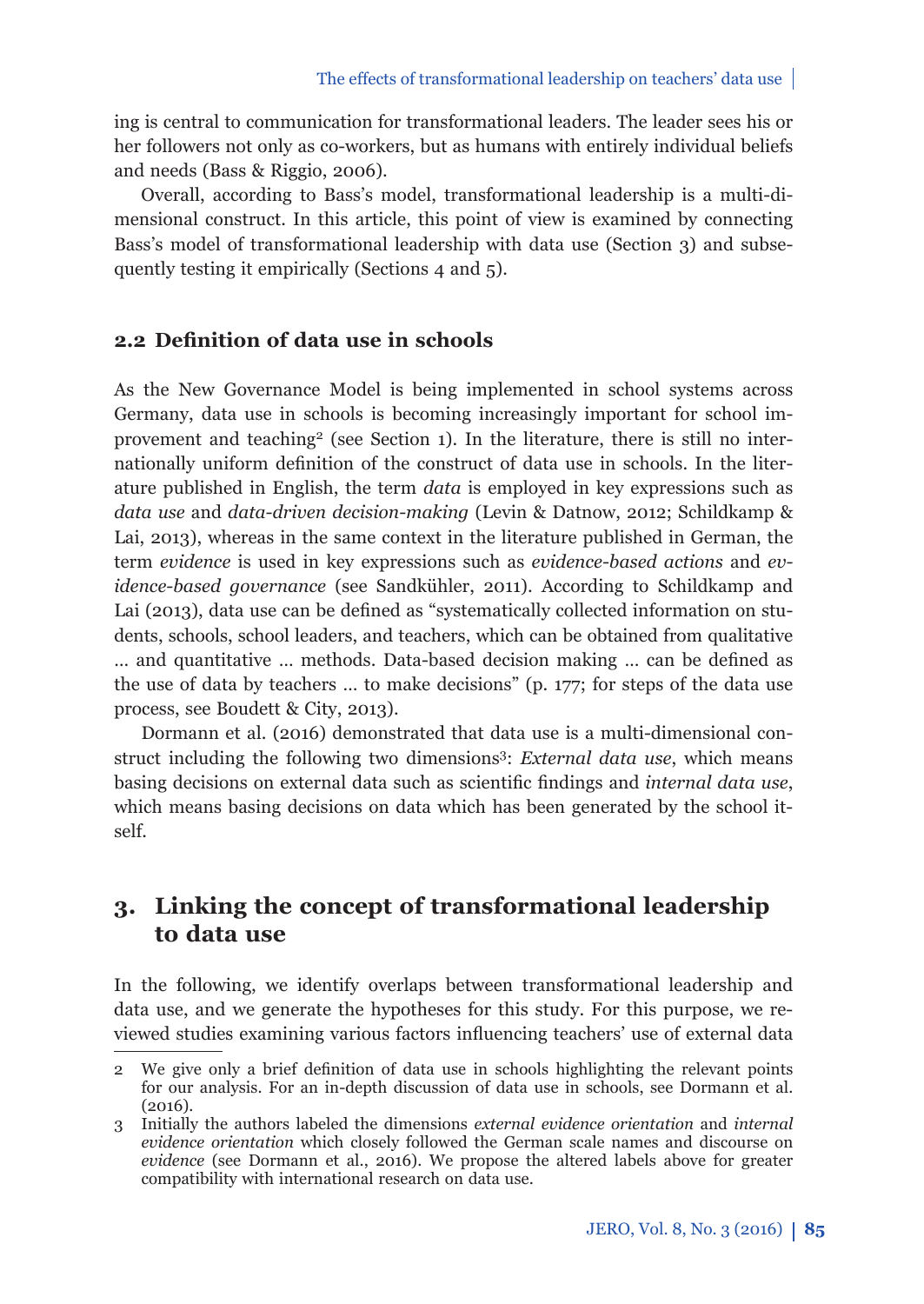and internal data, and we identified specific attributes and behaviors of transformational leaders.

## **3.1 Transformational leadership and factors infl uencing data use**

While very few empirical studies have examined the relationship between transformational leadership and teachers' data use, the effects of various constructs similar to aspects of the transformational leadership concept have been explored.

#### **3.1.1 Idealized Influence and data use**

According to this dimension, school principals adopting a transformational leadership style serve as role models for their teachers. Schools in which data is used successfully often are run by a principal who actively sets an example as to how to use data effectively. This means the principals use data in their practices in a way that teachers are able to see, understand, and adopt in their classroom practices (Wayman, Spring, Lemke, & Lehr, 2012). According to Young (2006) and Means, Padilla, DeBarger, and Bakia (2009), such school principals provide their staff with orientation for data use.

In their qualitative review of prior research, Wayman et al. (2012) established 12 successful strategies on how principals can promote data use among teachers. The importance of most of these strategies for promoting data use is confirmed by one of the few theoretical studies in this area (Cosner, 2012). One of the strategies is that principals model data use.

### **3.1.2 Inspirational Motivation and data use**

Developing a vision and setting clear goals is paramount in this dimension of transformational leadership. Many studies have demonstrated that teachers use data more often when school principals develop a vision or set clear goals as to what is to be achieved by means of data awareness and use (Datnow, Park, & Wohlstetter, 2007; Earl & Katz, 2006; Wayman et al., 2012; Wohlstetter, Datnow, & Park, 2008; Young, 2006). Developing a shared vision regarding data use ensures that data is used constantly for inquiry and improvement (Schildkamp & Kuiper, 2010).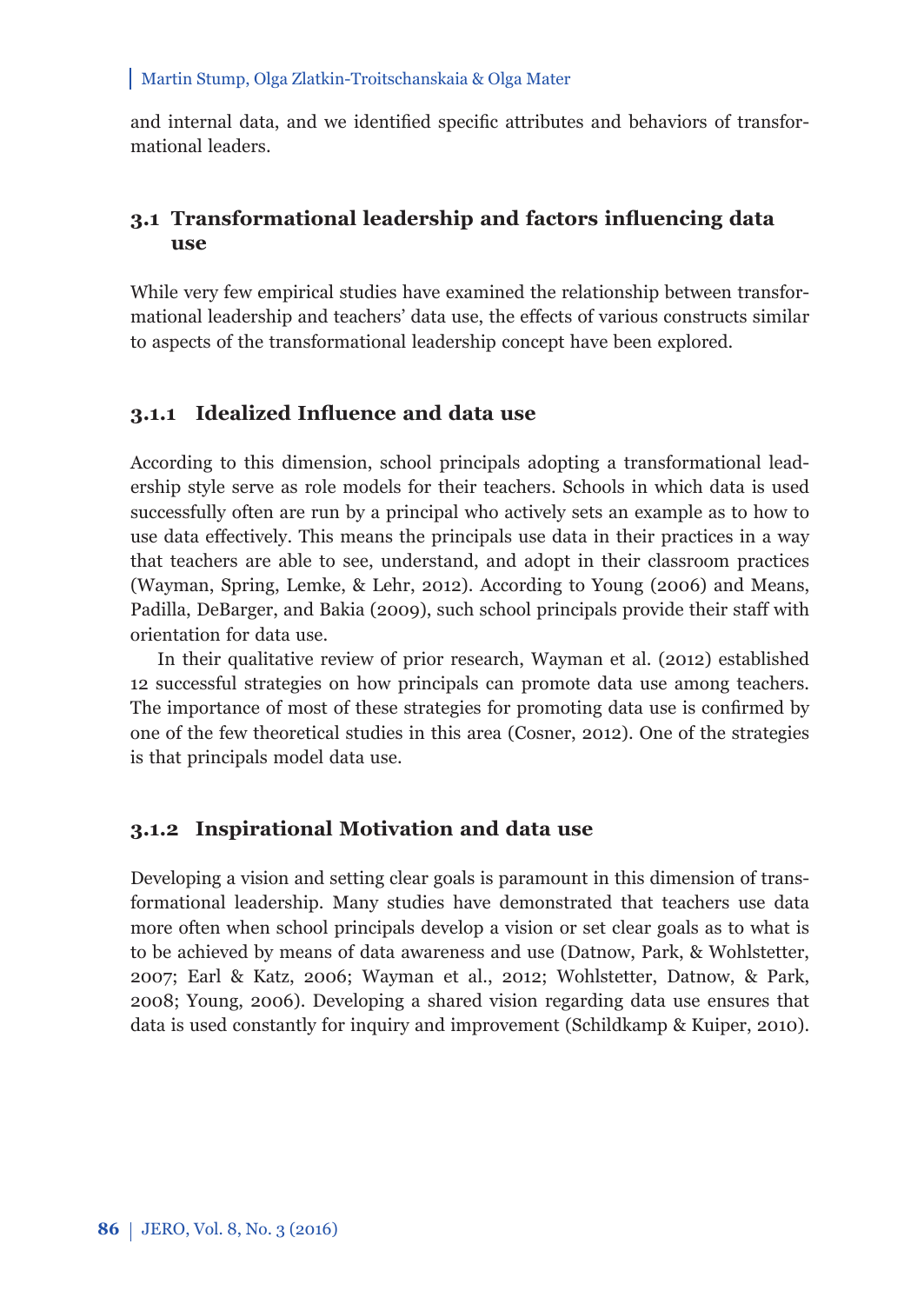## **3.1.3 Intellectual Stimulation and data use**

In this dimension transformational leaders encourage reflection and critical thinking. Several studies have shown that data is more often used when principals motivate teachers to question continuously problem-solving approaches and to reflect critically upon various aspects of school practices. For example, the collaborative project *Evaluation Policies and Practices in Schools: Organisational Preconditions for Developing Evaluative Potential* (StaBil) (Pant & Thiel, 2012) examines how schools use data from school inspections and from the interstate comparison tests of the study *Vergleichsarbeiten in der Schule* (VERA)4. The StaBil study showed that when teachers discussed empirical results in depth and the principal encouraged discussion on the results of school inspections, this had a positive effect on data use.

With the help of a study involving 175 teachers from 29 schools in Brandenburg, Germany, Bach et al. (2014) found that collective critical analysis and evaluation had the highest predictive efficiency for the use of VERA results. In other words, the more teachers discussed the VERA results at meetings, the more likely they were to use these results in their classroom practices. As with other influential factors analyzed in this study, collective reflection on results is believed to play a significant role in data use (Bach et al., 2014).

## **3.1.4 Individualized Consideration and data use**

This dimension deals with the assumption that the school principal encourages his or her teachers to hone their skills by providing opportunities for professional development. In various studies, this has been considered important and beneficial to teachers' data use.

Wayman et al. (2012) suggested that providing training in how to use data professionally was an effective strategy for principals to promote data use among their teachers.

Upon reviewing various (inter)national studies on the enhancement of lessons and schooling through the use of data feedback, Altrichter (2010) concluded that the successful use of data feedback as a control instrument depended on teachers' professionalism. Therefore, it is essential to support the development of professional behavior by providing appropriate training opportunities for teachers.

Codding, Skowron, and Pace (2005) investigated the extent to which completion of professional development courses resulted in teachers using data. Such training aimed to enable teachers to interpret data based on curricula and subse-

<sup>4</sup> *Vergleichsarbeiten in der Schule* (VERA), which translates into *comparison tests at schools*, is an annual study conducted in all federal states of Germany that assesses student performance in the 3rd and 8th grades in the main subjects of German, mathematics, and a foreign language.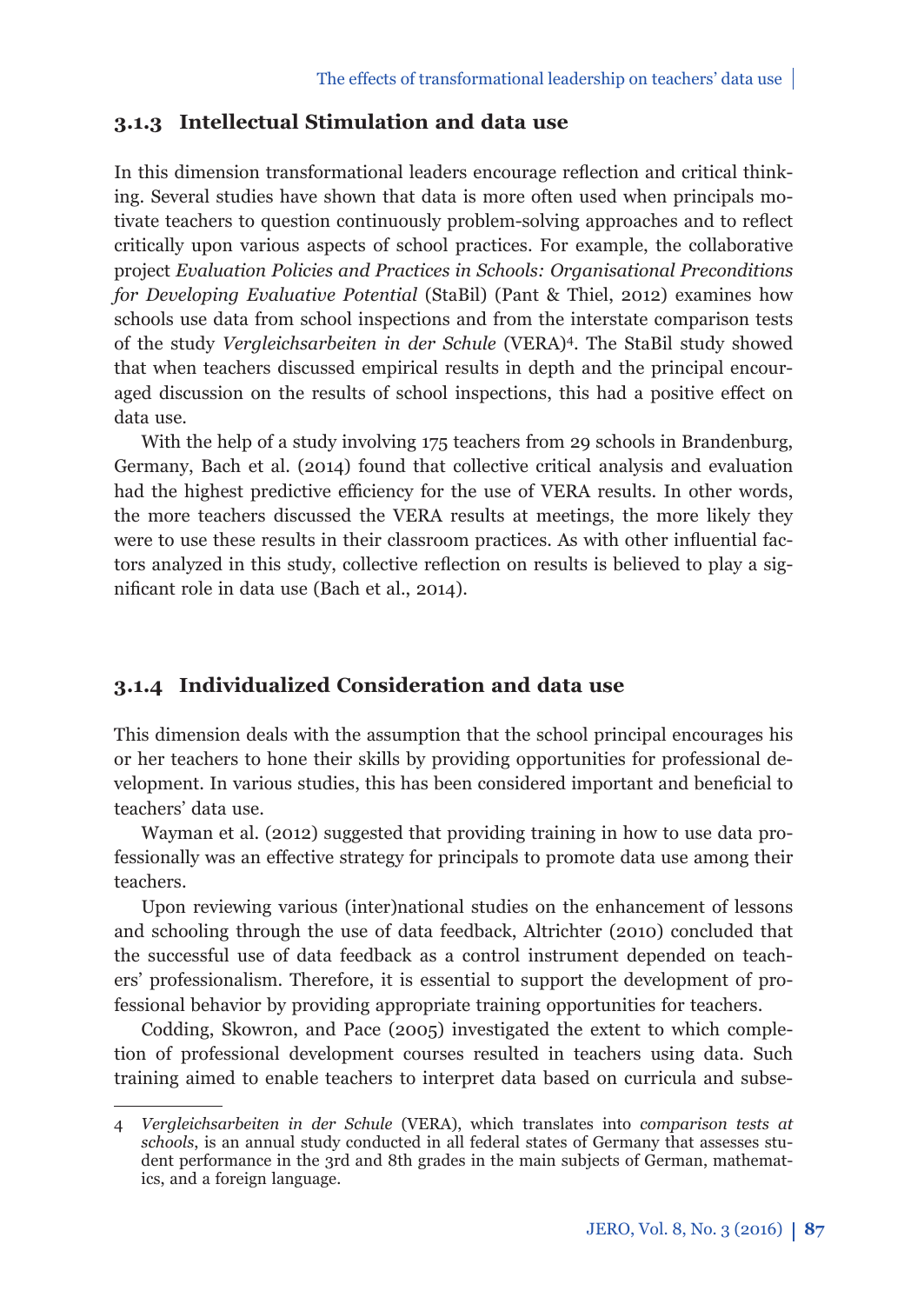quently to formulate objective, observable, measurable, and appropriate goals. The results suggested that individual training was effective when it included theory, practical tips, and feedback for participants. Only after participating in such training was the teaching staff able to formulate measurable goals that were relevant for lessons. This effect was amplified when the teachers were given data on their own school as opposed to data from simulations.

We generated the following hypotheses based on the established connection between transformational leadership and data use.

#### **3.2 Hypotheses**

Considering the state of theoretical research and especially that of empirical research, we generated two hypotheses on the effects of transformational leadership on the dependent variable of teachers' data use.

Hypothesis 1: Transformational leadership has a positive effect on teachers' internal data use.

Hypothesis 2: Transformational leadership has a positive effect on teachers' external data use.

# **4. Method**

### **4.1 Study design and sample**

We tested our hypotheses using empirical data from the EviS project, a cross-sectional study conducted between 2011 and 2012. In that study, a paper-pencil survey was completed by 297 school principals and 2,640 teachers from 153 schools of different types and sizes in Rhineland-Palatinate, a state in western Germany.

Due to limited testing time, two teacher questionnaire versions were used. Our findings were based on one version of the questionnaire that surveyed teachers' perceptions of principals' transformational leadership behavior and teachers' data use. The subsample included data from 1,410 teachers from 124 schools of different types. The minimum participation quota of teachers was 8.43 % and the maximum participation quota was 100 %.

The percentage of missing values was only 4 % for the analyzed items. Given the low percentage of missing values, multivariate single imputation was used.5

<sup>5</sup> A low percentage of missing values (e.g., below 5 %) allows case-wise deletion as well as mean imputation (see Schendera, 2007; Graham, Cumsille, & Elek-Fisk, 2003). Therefore, multivariate single imputation should lead to better estimates for the missing values.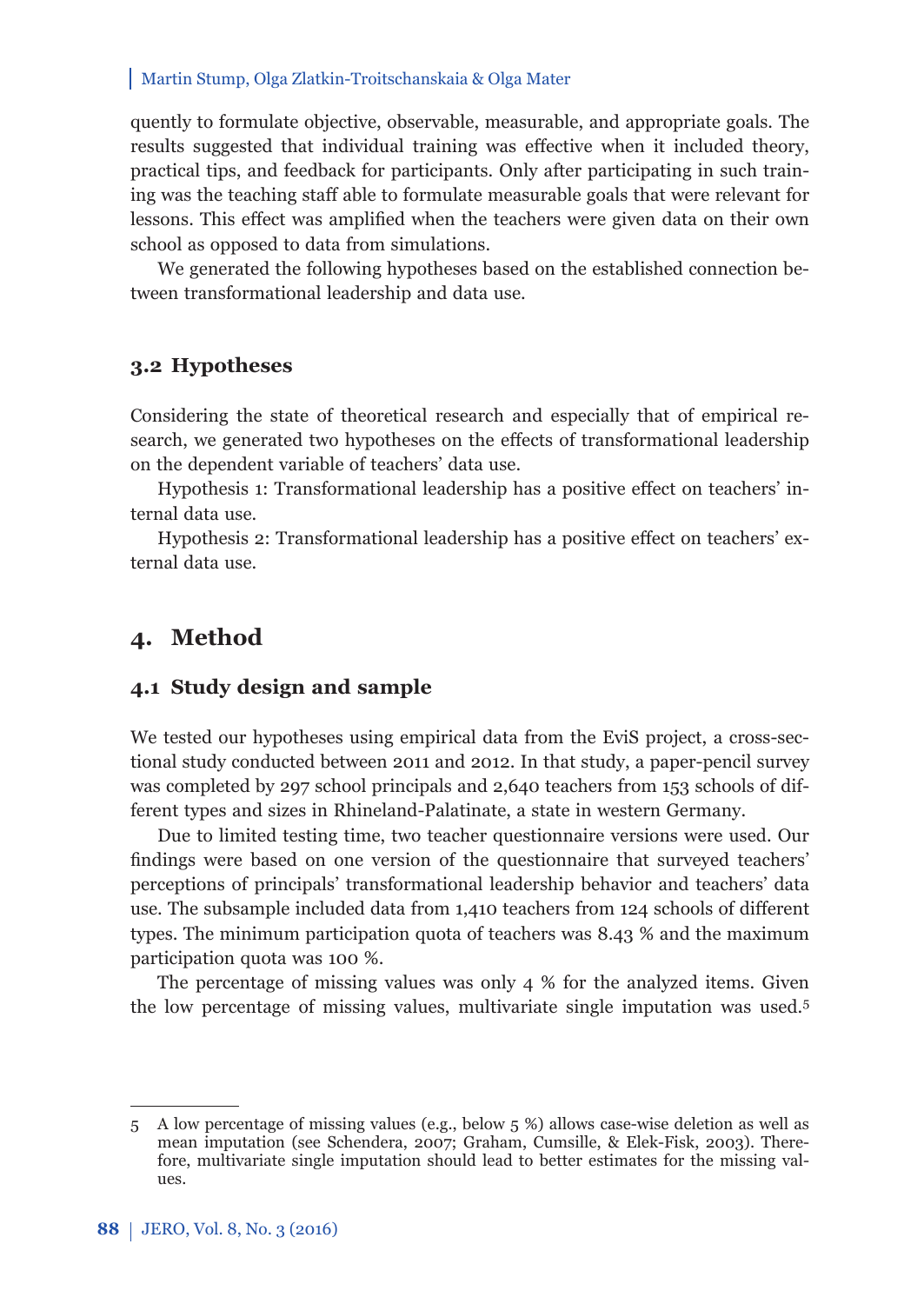We excluded 15 cases in which less than 50 % of the items had been answered<sup>6</sup> as well as eight cases in which the teachers had not indicated their school affiliation. Hence, the following analyses were based on the responses of 1,387 participants from 124 schools. Schools had an average of 11 teachers.

### **4.2 Instruments**

#### **4.2.1 Assessment of transformational leadership**

The construct of transformational leadership was assessed using the Multifactor Leadership Questionnaire (MLQ 5 x Short), which includes scales not only on transformational leadership but also on transactional leadership and laissez-faire (Felfe & Goihl, 2014). The MLQ was translated into German by Felfe and Goihl (2002). Bass's model of transformational leadership forms the theoretical basis of the MLQ. This instrument has proven to be suitable for the school context in Germany (Harazd & van Ophuysen, 2011).

We used the translation by Felfe and Goihl (2002) and adapted it to the school context as follows. The term *employee* was replaced with *colleague*. The introductory phrase "The person I am evaluating …" was changed to "My principal …" This means that the teachers rated the transformational leadership of their principals. However, the five-grade rating system remained unchanged ( $1 =$  never,  $2 =$  rarely,  $3 =$  sometimes,  $4 =$  often,  $5 =$  regularly or almost always). The original questionnaire comprised five dimensions of transformational leadership with four items each. Due to results of a pretest and limited testing time, the questionnaire used in the present study comprised merely three items in each of the following five dimensions of transformational leadership: Idealized Influence attributed (IIa), Idealized Influence behavior (IIb), Inspirational Motivation (IM), Intellectual Stimulation (IS), and Individualized Consideration (IC)*.* In addition to the item example for each dimension, the means and standard deviations for the analyzed subsample and the values for Cronbach's alpha and composite reliability are shown in Table 1.

<sup>6</sup> In these cases, it would have been necessary to estimate more than 50 % of the responses, which would have resulted in a disproportion that was too great between the available information and the number of values to be estimated for each subject. For these cases, the estimation error with single imputation would have been too large.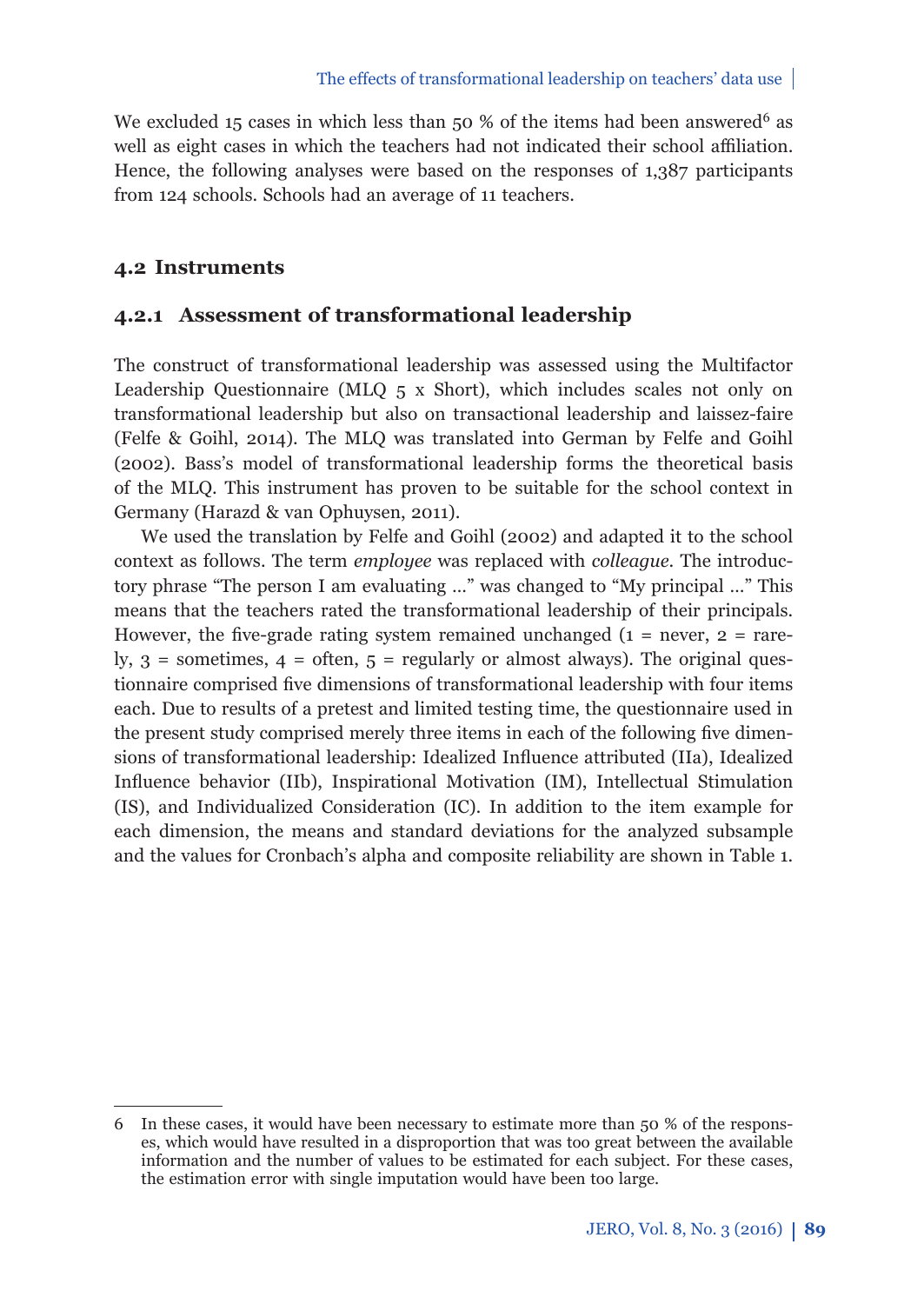| Scale                             | <b>Example Item</b>                                                        | M    | SD   | Cronbach's<br>Alpha | Composite<br>Reliability |
|-----------------------------------|----------------------------------------------------------------------------|------|------|---------------------|--------------------------|
| Idealized Influence<br>attributed | " makes me proud to be associated<br>with him/her."                        | 3.34 | 1.06 | .92                 | .90                      |
| Idealized Influence<br>behavior   | " talks to others about his/her most<br>important convictions and values." | 3.54 | 0.90 | .80                 | .80                      |
| Inspirational Moti-<br>vation     | " formulates a convincing future"<br>vision."                              | 3.43 | 0.94 | .87                 | .86                      |
| Intellectual Stimula-<br>tion     | " urges me to view problems from<br>different perspectives."               | 3.15 | 0.85 | .83                 | .83                      |
| Individualized Con-<br>sideration | " helps me develop my strengths."                                          | 3.07 | 0.98 | .85                 | .85                      |

#### Table 1: Scales of the independent variable of transformational leadership

*Note.* Three items for each dimension of transformational leadership.

## **4.2.2 Assessment of data use**

The dependent variable of data use was assessed using the two scales on external data use and internal data use (for information on the validation of these scales, see Dormann et al., 2016). Participants rated the use of data by the teachers in their schools on a five-grade rating system spanning from  $1 = I$  do not agree with *this statement at all* to 5 = *I fully agree*. In addition to the item example for each dimension, the means and standard deviations for the analyzed subsample and the values for Cronbach's alpha and composite reliability are shown in Table 2.

| Table 2: Scales of the dependent variable of data use |  |
|-------------------------------------------------------|--|
|-------------------------------------------------------|--|

| Scale             | <b>Example Item</b>                                                                                                          | М    | SD <sub></sub> | Cronbach's<br>Alpha | Composite<br>Reliability |
|-------------------|------------------------------------------------------------------------------------------------------------------------------|------|----------------|---------------------|--------------------------|
| External Data Use | "In our administration, innovations<br>are proven by scientific study."                                                      | 2.58 | 0.78           | .84                 | .85                      |
| Internal Data Use | "Before adopting procedures from<br>other administrations, we determine<br>whether our framework conditions are<br>similar." | 3.43 | 0.74           | .88                 | .88                      |

*Note*. Five items for internal data use; seven items for external data use.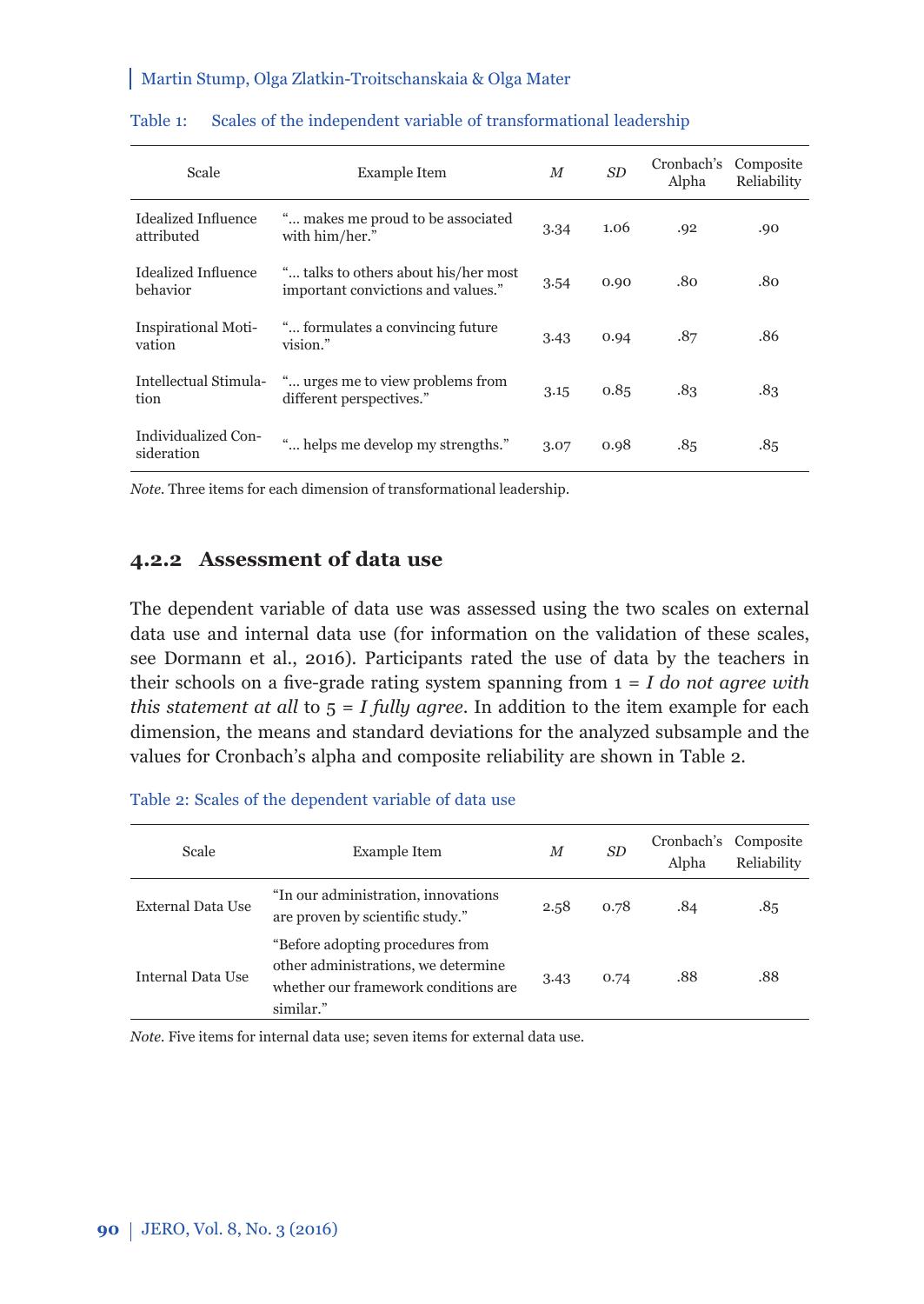# **4.3 Method**

To test empirically the hypotheses, we calculated several confirmatory factor models as well as a structural equation model (SEM) using Mplus 6.11. Since teachers were nested in schools in our data structure, we selected the *complex* analysis option (Muthén & Muthén, 1998–2010) to avoid a biased estimation due to the design effect. Furthermore, we used the MLR estimator for our analysis. Standard errors and chi-square tests of model fit were adjusted in this way for non-normality and non-independence of observations in our estimations (Muthén & Satorra, 1995). Thus, for nested model comparison, we also used the Satorra-Bentler scaled chi-square (SB-scaled chi<sup>2</sup>) difference test (see Satorra & Bentler, 1999).

# **5. Results**

# **5.1 Factorial structure**

First, we examined whether the independent variable of transformational leadership was indeed a five-dimensional construct in accordance with the theoretical assumption of Bass's model. To this end, we examined several models using confirmatory factor analysis (CFA). The results for all CFA models are shown in Table 3.

| Model          | $\chi^2$ (df)              | c     | <b>RMSEA</b> | <b>CFI</b> | <b>SRMR</b> | AIC       | <b>BIC</b> | SB-scaled<br>$(\Delta df)$ |
|----------------|----------------------------|-------|--------------|------------|-------------|-----------|------------|----------------------------|
| $1^{\rm a}$    | 781.678** (80)             | 1.325 | .080         | .950       | .036        | 45633.863 | 45921.782  |                            |
| $\overline{2}$ | $1008.918**$ (85)          | 1.322 | .089         | .935       | .040        | 45921.952 | 46183.697  |                            |
| 3              | $1549.324***$ (90) $1.303$ |       | .108         | .897       | .044        | 46596.745 | 46832.316  | $698.959**$ (5)            |
| $\overline{4}$ | $816.519**$ (83)           | 1.316 | .080         | .948       | .035        | 45665.972 | 45938.187  |                            |

Table 3: Fit indices for Models  $1-4$   $(N = 1,387)$ 

*Note*. Model 1 = five-factorial model [(IIa), (IIb), (IM), (IS), (IC)]; Model 2 = five first-order factors [(IIa), (IIb), (IM), (IS), (IC)] and one second-order factor (TL); Model 3 = general factor model (TL); Model 4 = five first-order factors [(IIa), (IIb), (IM), (IS), (IC)], one second-order factor (TL), and two correlated residual variances [(tl13; tl11), (tl17; tl16)]; c = Scaling Correction Factor for the MLR; RMSEA = Root Mean Square Error of Approximation; CFI = Comparative Fit Index; SRMR = Standardized Root Mean Square Residual. AIC = Akaike's Information Criterion; BIC = Bayesian Information Criterion. a Problems arose in the estimation.

 $** p < .01$ .

While modeling the five-factorial model (Model 1), problems arose in the estimation because of relatively high latent correlations between the factors (.816–.980, see Table A1). These high values of the latent factor correlations are consistent with those in current research (see, e.g., Felfe, 2006b; Harazd & van Ophuysen, 2011).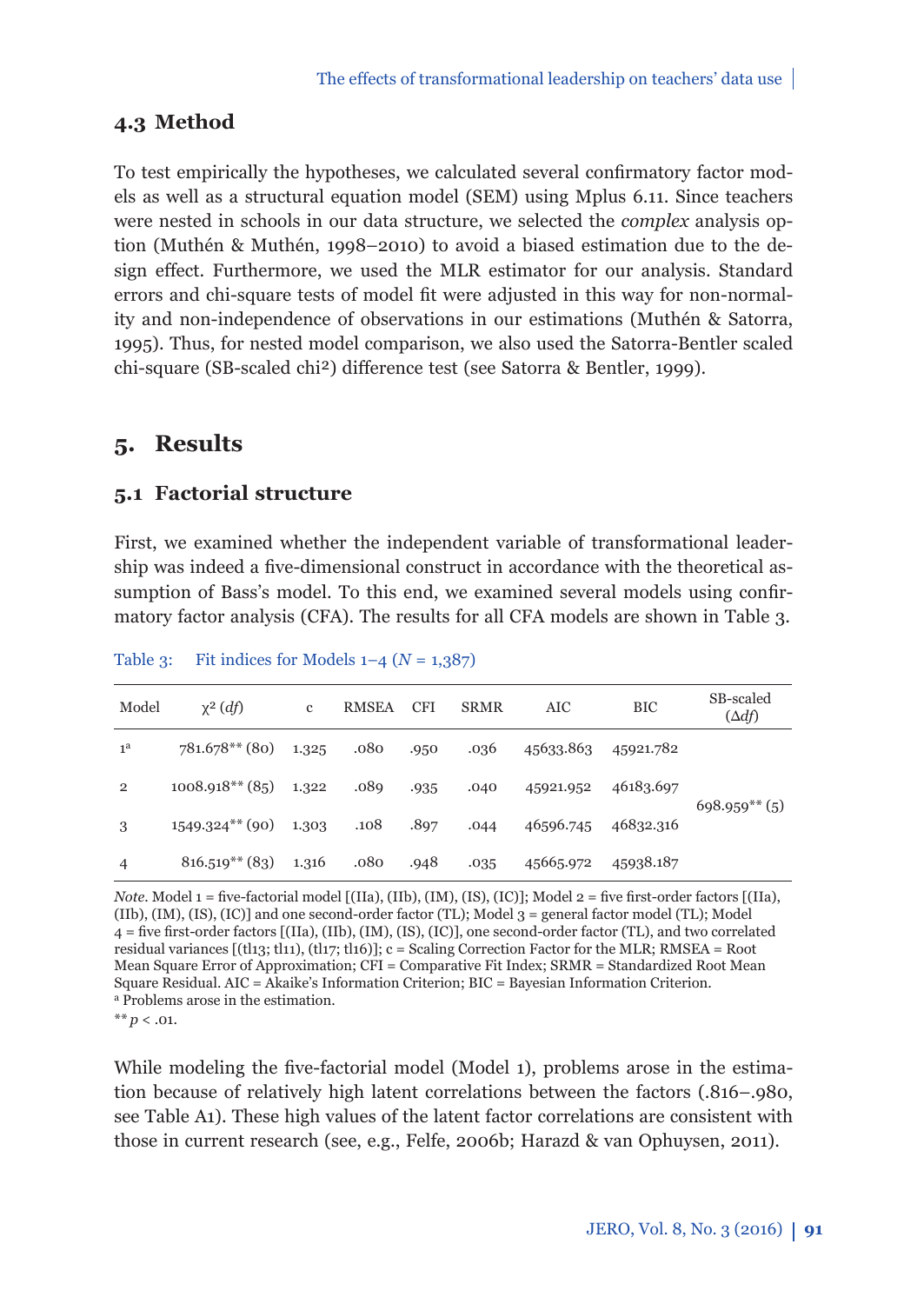At least two factors were, therefore, very similar in content. To avoid multi-collinearity in the following SEM, we estimated a second order factor in addition to the five-dimensional model (Model 2) and compared it to a one-dimensional model (Model 3). As can be clearly seen in Table 3, the fit values for Model 2 were closer to what is deemed an acceptable model fit (see, e.g., Browne & Cudeck, 1993; Hu & Bentler, 1999). The SB-scaled chi<sup>2</sup> difference test confirmed a significant improvement of Model 2 (as did the AIC and BIC, both indices being smaller for Model 2). Overall, the results suggested that Model 2 was a better match than Model 3, but the fit values were not optimal.

We respecified the model to include two correlations of two residual variances for the item pairs<sup>7</sup> tl13 and tl11 as well as tl17 and tl16 (Model 4). Model 4 showed a good model fit (see Table  $3$ ).<sup>8</sup> The new Root Mean Square Error of Approximation (RMSEA) of .080 was satisfactory, while indicating a reasonable error of approximation (Browne & Cudeck, 1993). The Comparative Fit Index (CFI) was only slightly below the threshold of .95 for a very good fit. Also, the Standardized Root Mean Square Residual (SRMR) suggested a good data fit. The factor loadings of the items on the first-order factors and the factor loadings of the first-order factors on the second-order factor were considerably high (.736 to .884; .917 to .985, respectively). Furthermore, the proportion of explained variance by the second-order factor was at least 84.1 % (for IM); thus, the second-order factor explained most of the variance in the subscales. To summarize, the findings suggest that the indicators used in the present study measured a superior transformational leadership factor.

#### **5.2 Eff ects of transformational leadership on teachers' data use**

The results from the CFA (Model  $4$ ) did not allow distinction among effects of the individual dimensions in the SEM. To test Hypotheses 1 and 2, we investigated the overall effects of transformational leadership on teachers' external data use and internal data use. To do so, we first extended the previous CFA model by including the dependent variables in the model. This new CFA model (Model 5) consisted of a two-dimensional measurement model for teachers' data use (see Dormann et al., 2016) and a second-order measurement model for transformational leadership. Both RMSEA (.056) and SRMR (.039) were below the critical values and indicated a good model fit. A CFI of .941 indicated an almost satisfactory model fit.

For the subsequent analysis of the effects of transformational leadership on both dimensions of teachers' data use we estimated an SEM (Model 6). In Model 6, we specified directional relationships between the dependent and the indepen-

<sup>7</sup> In Model 4, we allowed for correlations between the residual variances of item pairs tl13 "My principal exudes strength and trust" and tl11 "My principal acts in a way that inspires respect in me" as well as tl17 "My principal helps me develop my strengths" and tl16 "My principal urges me to view problems from different perspectives."

<sup>8</sup> Both item pairs shared an additional common proportion of variance which could not be explained by the respective dimension of transformational leadership.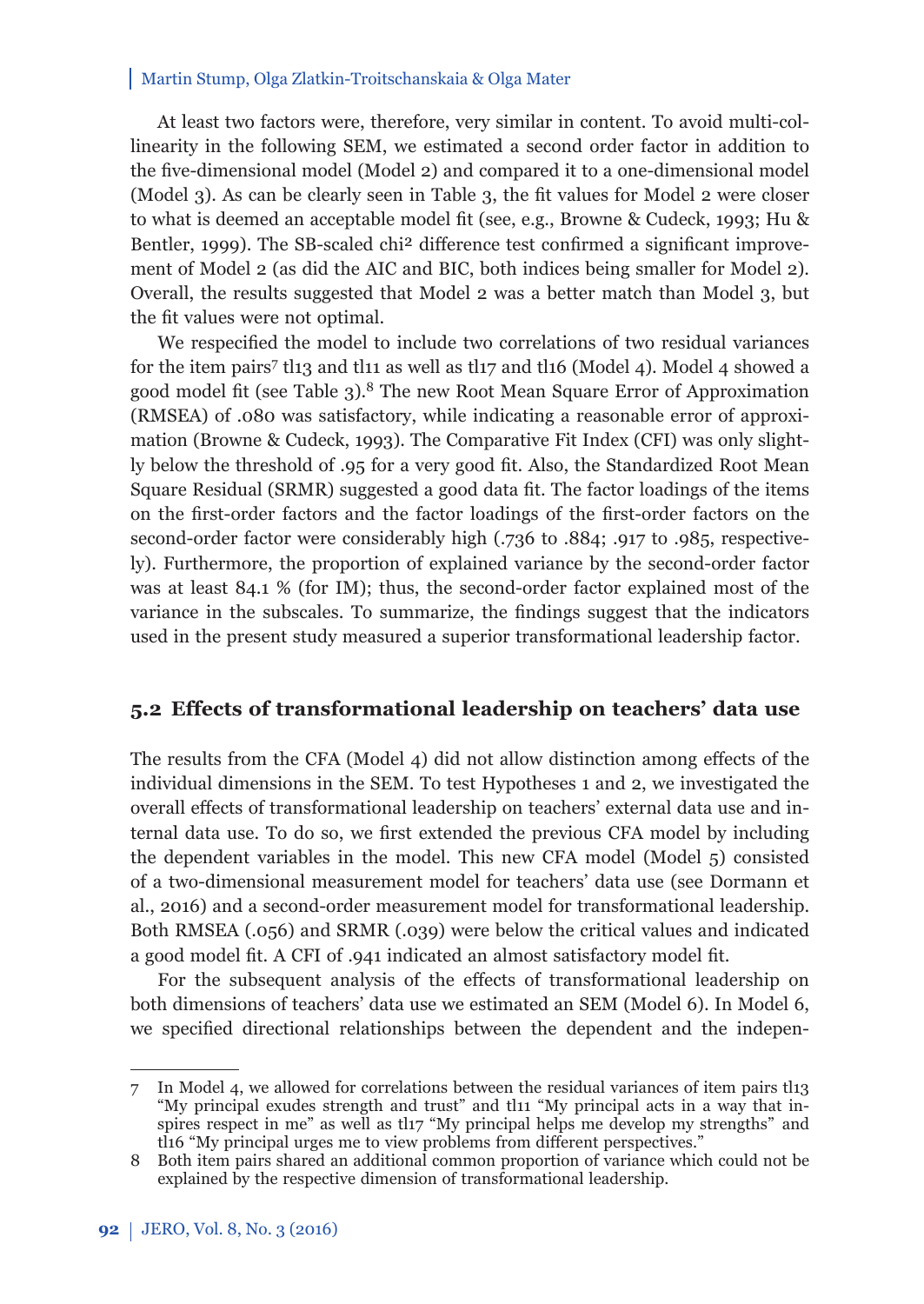dent latent variables instead of using correlational relationships as in Model 5. This adaptation, however, had no effect on the accuracy of the models, seeing as both models were empirically equivalent. Figure 1 illustrates the structure and results of the SEM.



Figure 1: SEM of the effects of transformational leadership on teachers' data use

*Note*. Completely standardized robust maximum likelihood parameter estimates. c = Scaling Correction Factor for the MLR; RMSEA = Root Mean Square Error of Approximation; CFI = Comparative Fit Index; SRMR = Standardized Root Mean Square Residual.  $*$ *\*p* < .01.

Transformational leadership explained approximately 39 % of the variance of external data use and approximately 41 % of the variance of internal data use. Taken as a whole, transformational leadership showed a highly significant and positive effect on both dimensions. The independent variable had slightly more effect on teachers' internal data use ( $β_1 = .643, SE = .022$ ) than on teachers' external data use ( $β<sub>2</sub> = .626, SE = .025$ ). Thus, both hypotheses were confirmed. Furthermore, the SEM indicated that both dimensions of teachers' data use correlated positively  $(r = .508, SE = .036)$ . This finding suggests that teachers who used more exter-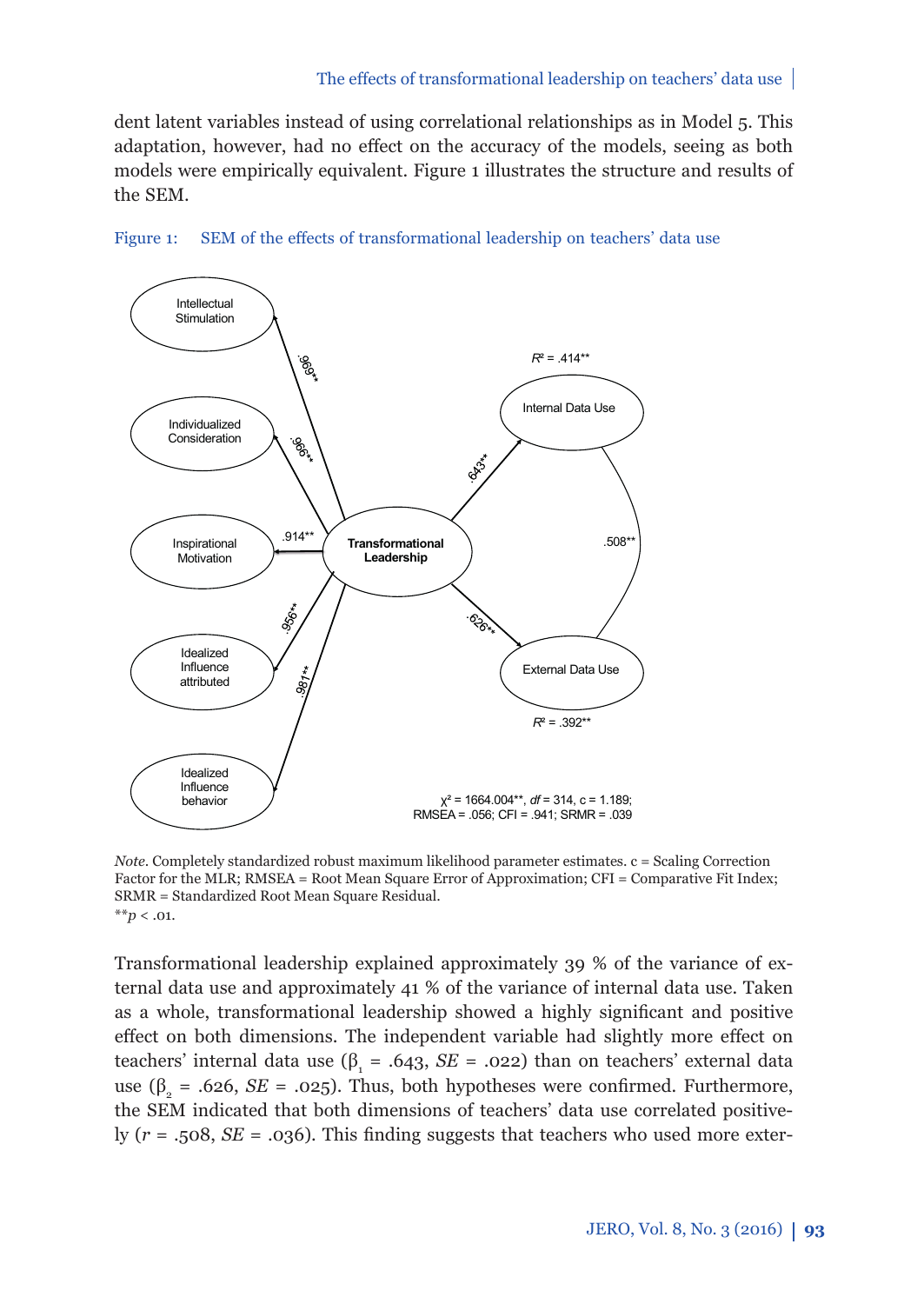nal data also tended to use more internal data and vice versa (see also Dormann et al., 2016).

# **6. Conclusion**

### **6.1 Discussion**

It is important to know which leadership behavior school principals can adopt in order to promote data use among their teachers. In this study, we analyzed the effects of transformational leadership on teachers' data use.

The results of this study show that transformational leadership promotes external as well as internal data use to an almost equal extent. This means that, through transformational leadership behavior, principals can encourage teachers to use data to improve their teaching in particular and schooling in general.

In light of the New Governance Model, it would be reasonable to have principals systematically develop transformational leadership skills through regular, appropriate training. Preliminary empirical results have shown that transformational leadership is generally learnable (Felfe, 2006b; see also Kirkbride, 2006).

As our findings show, transformational leadership comprises various behaviors and traits of leaders that can encourage data-driven decision-making among teachers. Follow-up studies could examine in greater detail the influence of individual components of transformational leadership and determine which specific behaviors and traits best promote data use among teachers. However, in our study, we could not carry out more detailed analyses on the influence of specific dimensions on teachers' data use due to high correlations between the dimensions of transformational leadership. This secondary finding marks a critical point for future research. According to Felfe (2006b), this problem has arisen in a number of studies and it might explain why the influence of transformational leadership for specific dimensions has not been analyzed (for the problem of the construct validity of the MLQ, see, e.g., Yukl, 1999). The correlation problem needs to be addressed in order to generate more accurate findings on how teachers' data use is influenced by specific components of transformational leadership.

# **6.2 Limitations**

There are several limitations to this study. First, data were limited to public schools in Rhineland-Palatinate, a state in western Germany, and to only one school year. In addition, the sample in the EviS study is not representative of the entire body of teachers in Rhineland-Palatinate, or in Germany.

There are several important variables that should have been included as mediators and control variables in the analysis. Variables such as tenure of the principal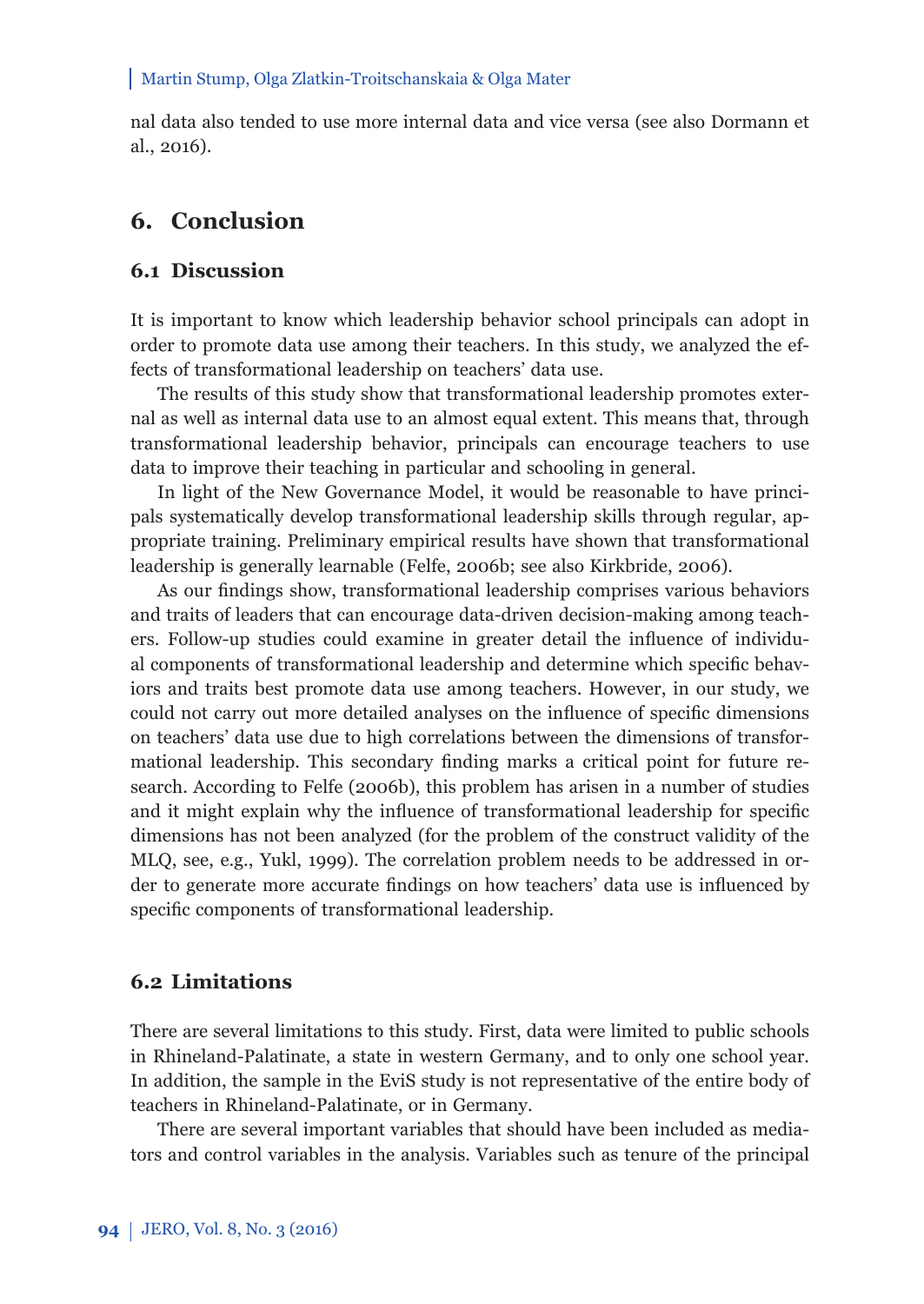in each school and attitudes and characteristics of teachers could have affected the teachers' perception of their principals' leadership behavior (see also Felfe, 2006a; Keller-Schneider & Albisser, 2012). In this way, the same leadership behavior could be evaluated differently by different followers (Wegge & von Rosenstiel, 2014).

Another critical point is that transformational leadership of school principals was evaluated externally by teaching staff, whereas data use among teachers was evaluated internally by the teachers themselves. This raises common questions about the validity of self-reports. Furthermore, the reduction of items on the transformational leadership scale limits the comparability of this study to other studies on transformational leadership in schools.

Our findings have to be interpreted keeping in mind that transformational leadership was not operationalized in the context of data use. The items on the transformational leadership scale questioned general aspects of leadership without a specific link to principals' data use practices.

## **6.3 Outlook**

Transformational leadership of school principals should be examined more closely to determine whether there are internal differences between or within single dimensions.

In view of the results of the present study, the next challenge will be to conduct longitudinal analyses in order to test the results of the current cross-sectional study and to investigate causal relations. The implications of such empirical data would be relevant for educational policy and school practices. For example, the data might indicate the most suitable organizational level for improvement measures (i.e., the school administration level or the teacher level). Moreover, the results of this study indicate a need for more detailed analyses of the role of variables mediating and moderating the influence of transformational leadership.

## **References**

- Altrichter, H. (2010). Schul- und Unterrichtsentwicklung durch Datenrückmeldung [School- and lessons-development through data feedback]. In K. Maag Merki & H. Altrichter (Eds.), *Handbuch Neue Steuerung im Schulsystem* (pp. 219–254). Wiesbaden, Germany: VS.
- Avolio, B. (1994). The alliance of total quality and the full range of leadership. In B. M. Bass & B. Avolio (Eds.), *Improving organizational effectiveness through transformational leadership* (pp. 121–145). Thousand Oaks, CA: Sage.
- Bach, A., Wurster, S., Thillmann, K., Pant, H. A., & Thiel, F. (2014). Vergleichsarbeiten und schulische Personalentwicklung – Ausmaß und Voraussetzungen der Datennutzung [Comparison tests and staff development at schools – Extent and requirements of data use]. *Zeitschrift für Erziehungswissenschaft, 17*(1), 61–84.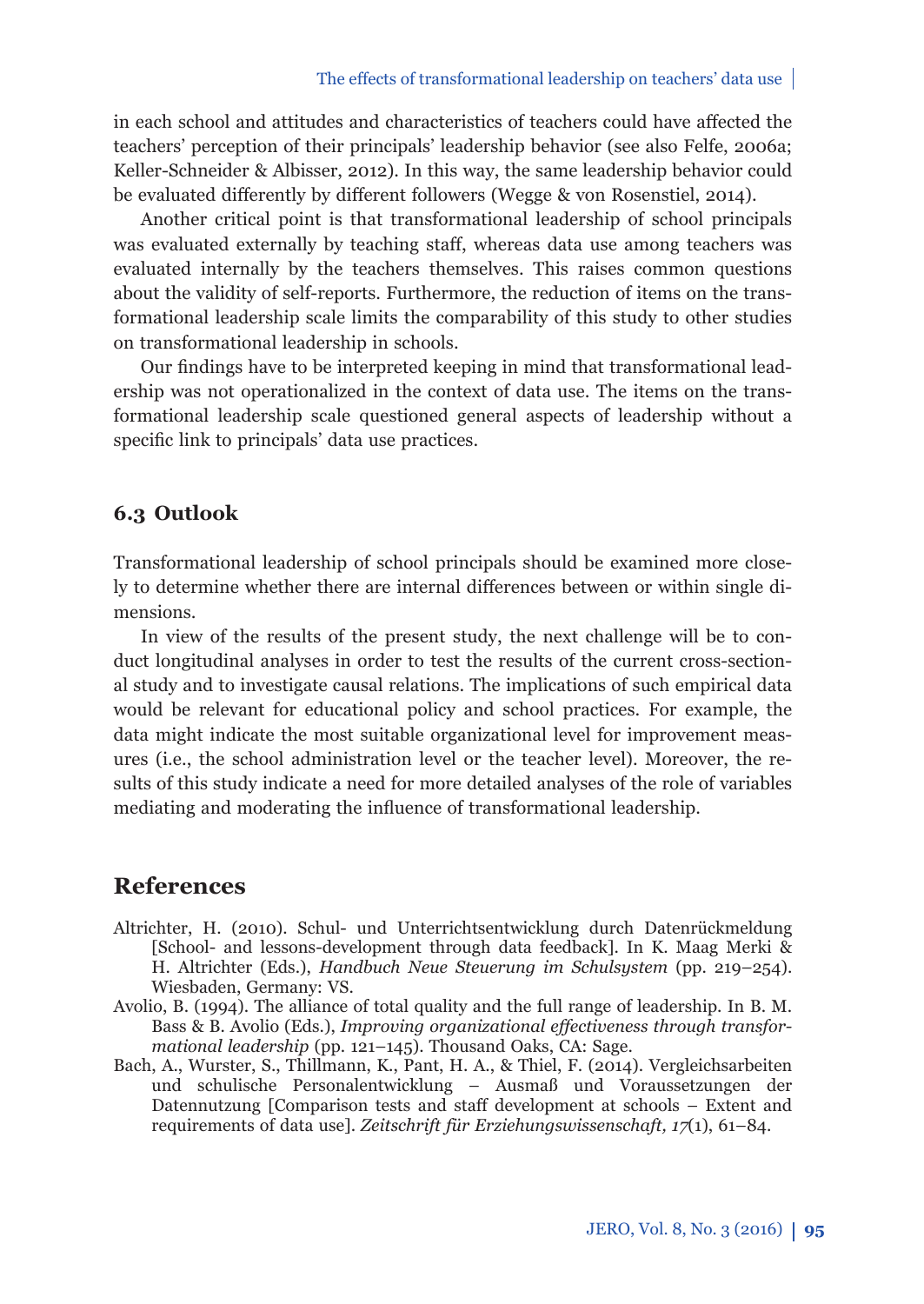- Barnett, K., McCormick, J., & Conners, R. (2001). Transformational leadership in schools: Panacea, placebo or problem? *Journal of Educational Administration, 39*(1), 24–46.
- Bass, B. M. (1985). *Leadership and performance beyond expectations*. New York, NY: Free Press.
- Bass, B. M. (1990). From transactional to transformational leadership: Learning to share the vision. *Organizational Dynamics, 18*(3)*,* 19–31.
- Bass, B. M., & Avolio, B. (1994). Introduction. In B. M. Bass & B. Avolio (Eds.), *Improving organizational effectiveness through transformational leadership* (pp. 1–9). Thousand Oaks, CA: Sage.
- Bass, B. M., & Riggio, R. E. (2006). *Transformational leadership* (2nd ed.). New York, NY: Taylor & Francis Group.
- Boudett, K., & City, E. A. (2013). Lessons from the Data Wise Project: Three habits of mind for building a collaborative culture. *Harvard Education Letter, 29*(3). Retrieved from http://hepg.org/hel-home/issues/29\_3/helarticle/lessons-fromthe-data-wise-project\_567
- Browne, M. W., & Cudeck, R. (1993). Alternative ways of assessing model fit. In K. A. Bollen & S. Long (Eds.), *Testing structural equation models* (pp. 136–163). Newbury Park, CA: Sage.
- Codding, R. S., Skowron, J., & Pace, G. M. (2005). Back to basics: Training teachers to interpret curriculum-based measurement data and create observable and measurable objectives. *Behavioral Interventions, 20*(3), 165–176.
- Cosner, S. (2012). Leading the ongoing development of collaborative data practices: Advancing a schema for diagnosis and intervention. *Leadership and Policy in Schools, 11*(1), 26–65.
- Datnow, A., Park, V., & Wohlstetter, P. (2007). *Achieving with data. How high-performing school systems use data to improve instruction for elementary students*. Retrieved from http://www.newschools.org/files/AchievingWithData.pdf
- Davies, B. (2005). Introduction: The essentials of school leadership. In B. Davies (Ed.), *The essentials of school leadership* (pp. 1–12). Thousand Oaks, CA: Sage.
- Dormann, C., Binnewies, C., Koch, A. R., Ackeren van, I., Clausen, M., Preisendörfer, P., Schmidt, U., & Zlatkin-Troitschanskaia, O. (2016). Transferring best evidence into practice: Assessment of evidence-based school management. *Journal for Educational Research Online, 8*(3), 14–38.
- Earl, L. M., & Katz, S. (2006). *Leading schools in a data-rich world: Harnessing data for school improvement*. Thousand Oaks, CA: Sage.
- Felfe, J. (2006a). Transformationale und charismatische Führung Stand der Forschung und aktuelle Entwicklungen [Transformational and charismatic leadership – Current state of research and latest developments]. *Zeitschrift für Personalpsychologie, 5*(4), 163–176.
- Felfe, J. (2006b). Validierung einer deutschen Version des "Multifactor Leadership Questionnaire" (MLQ Form 5 x Short) von Bass und Avolio (1995) [Validating a German version of the "Multifactor Leadership Questionnaire" (MLQ Form 5 x Short) by Bass and Avolio (1995)]. *Zeitschrift für Arbeits- und Orga nisa tionspsychologie, 50*(2), 61–78.
- Felfe, J., & Goihl, K. (2002). Deutsche überarbeitete und ergänzte Version des "Multifactor Leadership Questionnaire" (MLQ) [German revised and completed version of the "Multifactor Leadership Questionnaire" (MLQ)]. In A. Glöckner-Rist (Ed.), *ZUMA-Informationssystem. Elektronisches Handbuch sozialwissenschaftlicher Erhebungsinstrumente. Version 5.00.* Mannheim, Germany: Zentrum für Umfragen, Methoden und Analysen.
- Felfe, J., & Goihl, K. (2014). *Deutscher Multifactor Leadership Questionnaire (MLQ)*. Retrieved from http://zis.gesis.org/pdf/Dokumentation/Felfe+%20Deutsche%20 Multifactor%20Leadership%20Questionnaire%20.pdf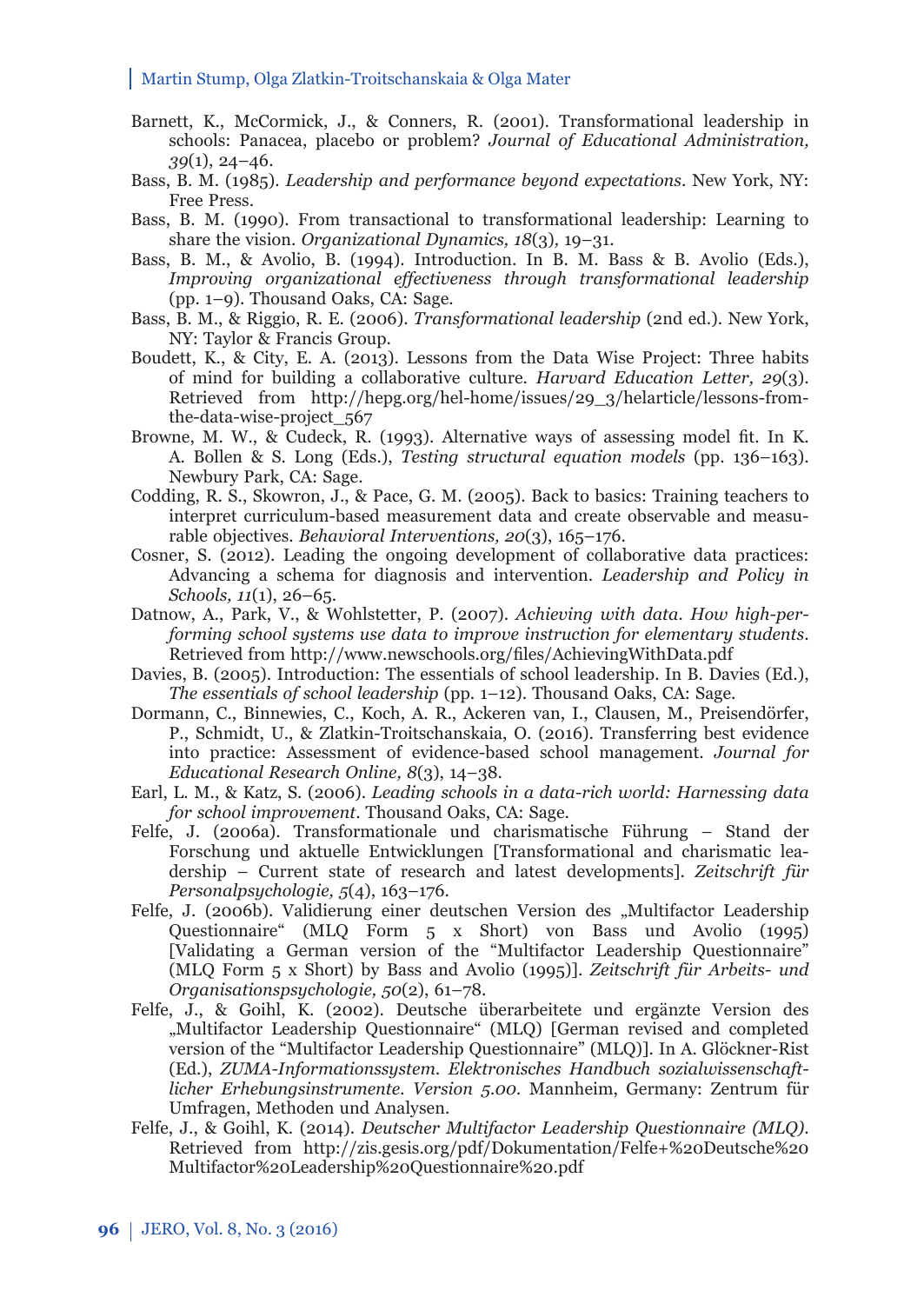- Felfe, J., Tartler, K., & Liepmann, D.  $(2004)$ . Advanced research in the field of transformational leadership. *Zeitschrift für Personalforschung, 18*(3), 262–288.
- Gebert, D. (2002). *Führung und Innovation* [Leadership and innovation]*.* Stuttgart, Germany: Kohlhammer.
- Geijsel, F., Sleegers, P., Leithwood, K., & Jantzi, D. (2003). Transformational leadership effects on teachers' commitment and effort toward school reform. *Journal of Educational Administration, 41*(3), 228–256.
- Graham, J. W., Cumsille, P. E., & Elek-Fisk, E. (2003). Methods for handling missing data. In J. A. Schinka & W. F. Velicer (Eds.), *Handbook of psychology: Research methods in psychology* (2nd ed., pp. 87–114). Hoboken, NJ: John Wiley & Sons.
- Harazd, B., & Ophuysen, S. van (2011). Transformationale Führung in Schulen: Der Einsatz des "Multifactor Leadership Questionnaire" (MLQ 5 x Short) [Transformational leadership in schools: Applying the "Multifactor Leadership Questionnaire" (MLQ 5 x Short)]. *Journal for Educational Research Online, 3*(1), 141–167.
- Hu, L., & Bentler, P. M. (1999). Cutoff criteria for fit indexes in covariance structure analysis: Conventional criteria versus new alternatives. *Structural Equation Modeling: A Multidisciplinary Journal, 6*(1), 1–55.
- Judge, T. A., Woolf, E. F., Hurst, C., & Livingston, B. (2006). Charismatic and transformational leadership: A review and an agenda for future research. *Zeitschrift für Arbeits- und Organisationspsychologie, 50*(4), 203–214.
- Keller-Schneider, M., & Albisser, S. (2012). Einschätzungen der Schulleitungsqualität eine Frage der individuellen Ressourcen der Einschätzenden? [Estimation of the quality of school administration – Influenced by individual resources of those estimating?]. *Empirische Pädagogik, 26*(1), 160–179.
- Kirkbride, P. (2006). Developing transformational leaders: The full range leadership model in action. *Industrial and Commercial Training, 38*(1), 23–32.
- Knipfer, K. (2011). *Die Führungskraft als 'Info-Broker'* [The manager as an 'Info Broker']. Retrieved from http://www.wissensdialoge.de/wp-content/uploads/ Wissensblitz\_40\_Fuehrungskraft.pdf
- Leithwood, K., & Sun, J. (2012). The nature and effects of transformational school leadership: A meta-analytic review of unpublished research. *Educational Administration Quarterly, 48*(3), 387–423.
- Levin, J. A., & Datnow, A. (2012). The principal role in data driven decision making: Using case study data to develop multi-mediator models of educational reform. *School Eff ectiveness and School Improvement, 23*(2), 179–201.
- Means, B., Padilla, C., DeBarger, A., & Bakia, M. (2009). *Implementing data-informed decision making in school-teacher access, supports and use*. Retrieved from http://www.sri.com/sites/default/files/publications/imports/NTA\_InterimRpt01. 13.09b.\_1\_DDMS.pdf
- Muthén, L. K., & Muthén, B. O. (1998–2010). *Mplus user's guide.* (6th ed.)*.* Los Angeles, CA: Muthén & Muthén.
- Muthén, B. O., & Satorra, A. (1995). Complex sample data in structural equation modeling. *Sociological Methodology, 25*, 267–316.
- Pant, H. A., & Thiel, F. (2012). *Schulen als Steuerungsakteure im Bildungssystem (StABil)* [Schools as governance actors in the educational system (StABil)]*.* Retrieved from http://www.stebis.de/forschungsprojekte/SteBis\_Pressegespr\_\_ ch\_-\_Befunddarstellungen\_Thiel.pdf
- Sandkühler, H. (2011). Kritik der Evidenz [Criticizing evidence]. In J. Bellmann & T. Müller (Eds.), *Wissen, was wirkt. Kritik evidenzbasierter Pädagogik* (pp. 33–55). Wiesbaden, Germany: VS.
- Satorra, A., & Bentler, P. M. (1999). *A scaled difference chi-square test statistic for moment structure analysis* (Working Paper No. 412). Barcelona, Spain: Universtat Pompeu Fabra, Department of Economics.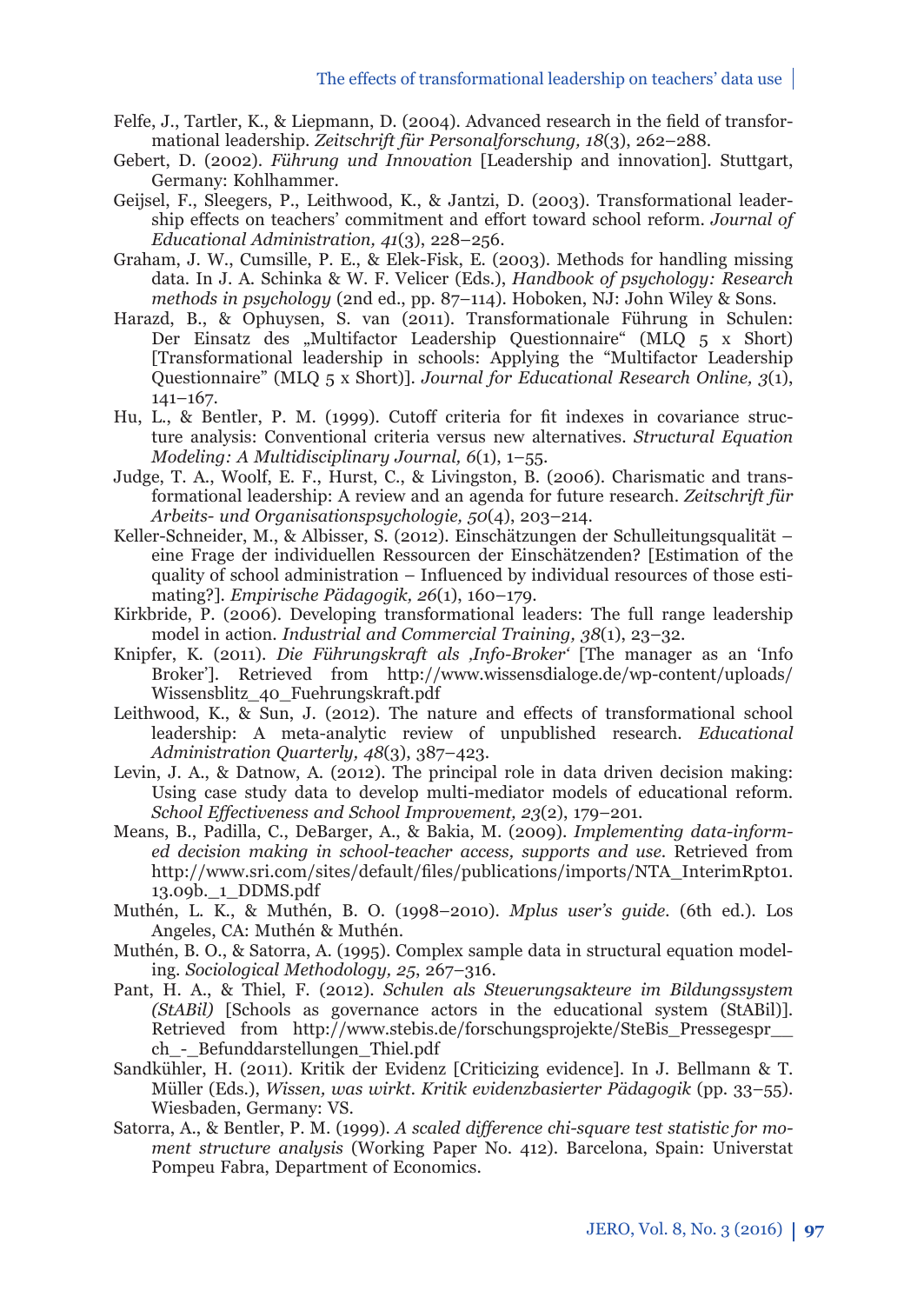- Schäfer, M. (2004). *Schulleitung und Schulentwicklung. Die Wirkung des Führungsverhaltens von Schulleitungen auf Aspekte organisationalen Lernens* [School administration and school development. The effects of leadership behavior on aspects of organizational learning] (Doctoral dissertation, University of Bern). Retrieved from http://edudoc.ch/record/3550/files/zu06050.pdf
- Schendera, C. F. G. (2007). *Datenqualität mit SPSS* [Analyzing data quality using SPSS]. Munich, Germany: Oldenbourg.
- Schildkamp, K., & Kuiper, W. (2010). Data-informed curriculum reform: Which data, what purposes, and promoting and hindering factors. *Teaching and Teacher Education, 26*(3), 482–496.
- Schildkamp, K., & Lai, M. K. (2013). Conclusions and a data use framework. In K. Schildkamp, M. K. Lai, & L. M. Earl (Eds.), *Data-based decision making in education. Challenges and opportunities* (pp. 177–191). Dordrecht, Netherlands: Springer.
- Steinle, C., Eichenberg, T., & Stolberg, M. (2008). "Full Range Leadership"-Modell: Kritische Würdigung und Anregungen zur Weiterentwicklung ["Full Range Leadership" model: Critical appraisal and suggestions for development]. *Zeitschrift für Management, 3*(2), 101–124.
- Wayman, J. C., Brewer, C., & Stringfield, S. (2009, April). *Leadership for effective data use.* Paper presented at the 2009 Annual Meeting of the American Educational Research Association (AERA), San Diego, CA.
- Wayman, J. C., Spring, S. D., Lemke, M. D., & Lehr, M. D. (2012). *Using data to inform practice: Eff ective principal leadership strategies*. Retrieved from http://www. waymandatause.com/wp-content/uploads/2013/11/Wayman-Spring-Lemke-Lehr-Principal-Data-Use-Strategies.pdf
- Wegge, J., & Rosenstiel, L. von (2014). Führung [Leadership]. In H. Schuler & K. Moser (Eds.), *Lehrbuch Organisationspsychologie* (5th ed., pp. 315–367). Bern, Switzerland: Huber.
- Wohlstetter, P., Datnow, A., & Park, V. (2008). Creating a system for data-driven decision-making: Applying the principal agend framework. *School Eff ectiveness and School Improvement, 19*(3), 239–259.
- Young, V. M. (2006). Teachers' use of data: Loose coupling, agenda setting, and team norms. *American Journal of Education, 112*(4), 521–548.
- Yu, H., Leithwood, K., & Jantzi, D. (2002). The effects of transformational leadership on teachers' commitment in Hong Kong. *Journal of Educational Administration, 40*(4), 368–389.
- Yukl, G. (1999). An evaluation of conceptual weaknesses in transformational and charismatic leadership theories. *The Leadership Quarterly, 10*(2), 285–305.